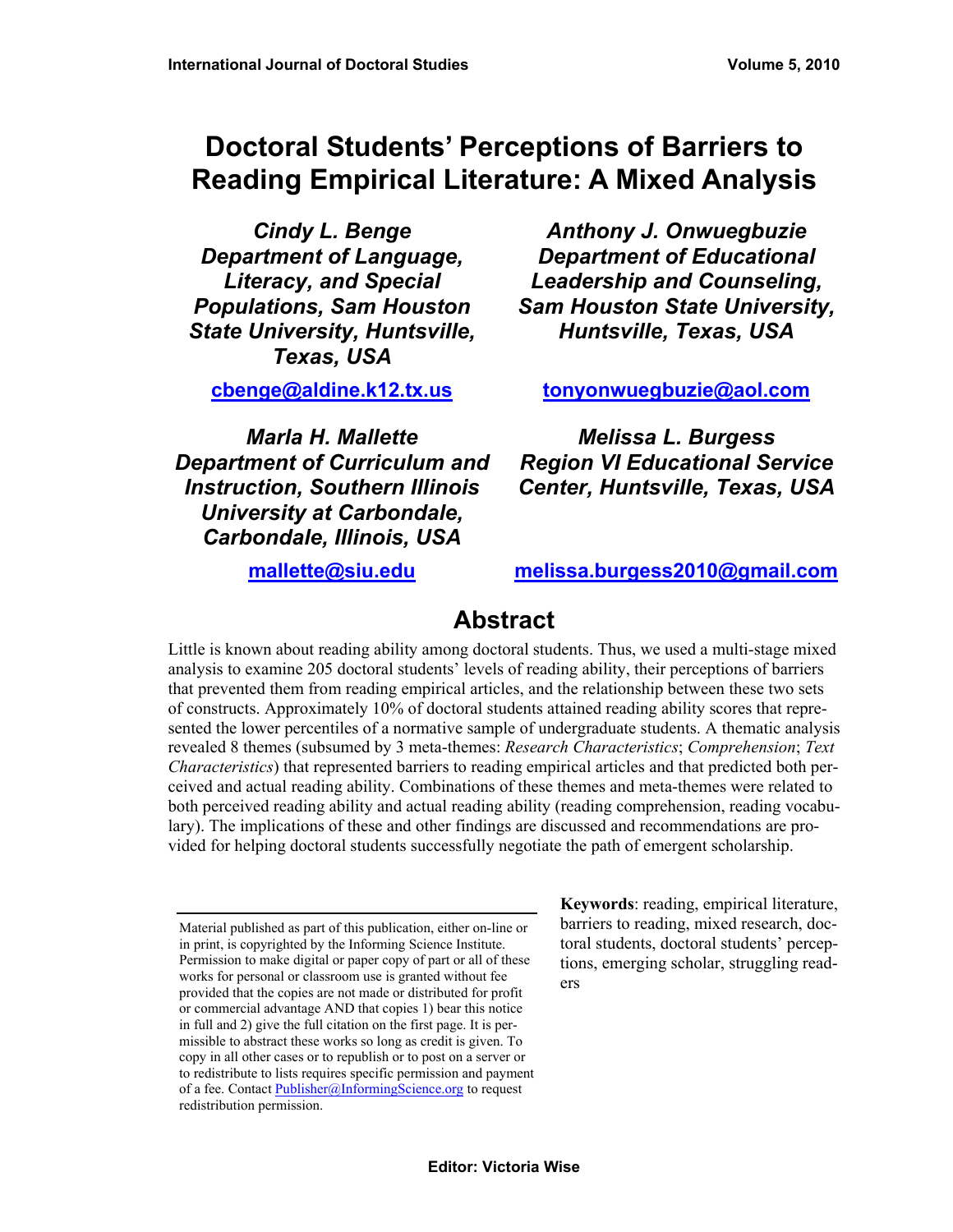# **Introduction**

Studies of doctoral students seem to have a relatively small representation in the academic literature; yet, even so, there is one clear and compelling point often noted: the attrition rate among doctoral students ranges from 30% to 50% (see, for example, McAlpine & Norton, 2006). More specifically, as many as 50% of doctoral students do not complete their dissertations and, hence, their degree programs (Bowen & Rudenstine, 1992; Cesari, 1990). Further, even within the limited studies that examine doctoral students, the focus tends to center on issues such as graduation rates and provides little insight on what happens to doctoral students along the way. One notable example of a study that does indeed look more closely at the doctoral student experience is Nettles and Millet (2006), who examined issues of socialization, productivity, and financing; yet, an area of doctoral studies that has received little attention is what we consider the emerging scholar.

In providing a rationale for the term *emergent* in the construct of emergent literacy, Teale and Suzlby (1986) noted the importance of emergent as signifying "it is 'forward looking.' It suggests development, that there is a direction in which children are progressing" (p. xx). Thus, just as an emergent reader/writer is continuously making growing discoveries about print, an emergent scholar is continuously making growing discoveries about research. Unfortunately, little is known about this process in doctoral students. Further, the focus in doctoral programs tends to center on mentoring/training students to become producers of research. However, the emerging scholar is learning to become both a consumer and producer of research. In order for emerging scholars to become astute consumers of research, it is necessary to understand a wide range of research methodologies, which requires them to read a vast amount of research in the form of empirical literature, which does not only comprise text but also statistical data and information displays such as tables and figures. In 2003, the U.S. National Assessment of Adult Literacy (NAAL) (Kutner et al., 2007) assessed the three types of literacy that are foundational in becoming critical readers of empirical literature: prose, document, and quantitative. Although the findings indicated that scores increase as a function of educational level, the average score of participants who had either received some graduate level study or a graduate degree still fell well below proficient, which was defined as the level at which a reader is able to perform complex reading tasks. Specifically, only 41% of post-graduate participants were proficient on prose literacy, 31% on document literacy, and 36% on quantitative literacy. Even more disturbing, since 1992, post-graduates' prose and document scores have declined by 10% and 14%, respectively. However, it is important to note that the number of adults who have reached the highest level of education increased during that time period. Perhaps, it is assumed that at the doctoral level, all students fall within the proficient range on all three literacy types and are, therefore, outstanding readers and able to comprehend complex studies. Interestingly, though, virtually no researcher appears to have studied reading ability among doctoral students.

Several researchers have demonstrated a link between reading ability and academic performance among undergraduate students (Lammers, Onwuegbuzie, & Slate, 2001 Van Lanen, Lockie, & McGannon, 2000). For example, Lammers et al. (2001) reported that reading was the weakest area of academic skill among the 366 undergraduate students in their study. Moreover, reading ability consistently has been a significant predictor of academic achievement among undergraduate students (Baker, 1985, 1989; Brown & Day, 1983; Du Boulay, 1999; Van Lanen et al., 2000; Wood, 1982). However, only a few studies have been conducted in which reading ability has been examined among graduate students, likely because their instructors, advisors, and mentors, for the most part, assume that they are competent readers (Collins & Onwuegbuzie, 2002-2003; Onwuegbuzie & Collins, 2002). Yet, evidence appears to contradict this assumption. In particular, in a study containing almost exclusively white graduate students, Collins, Onwuegbuzie, and Jiao (2008c) determined that a significant proportion of graduate students obtained scores pertaining to reading comprehension and reading vocabulary, as measured by the Nelson-Denny Read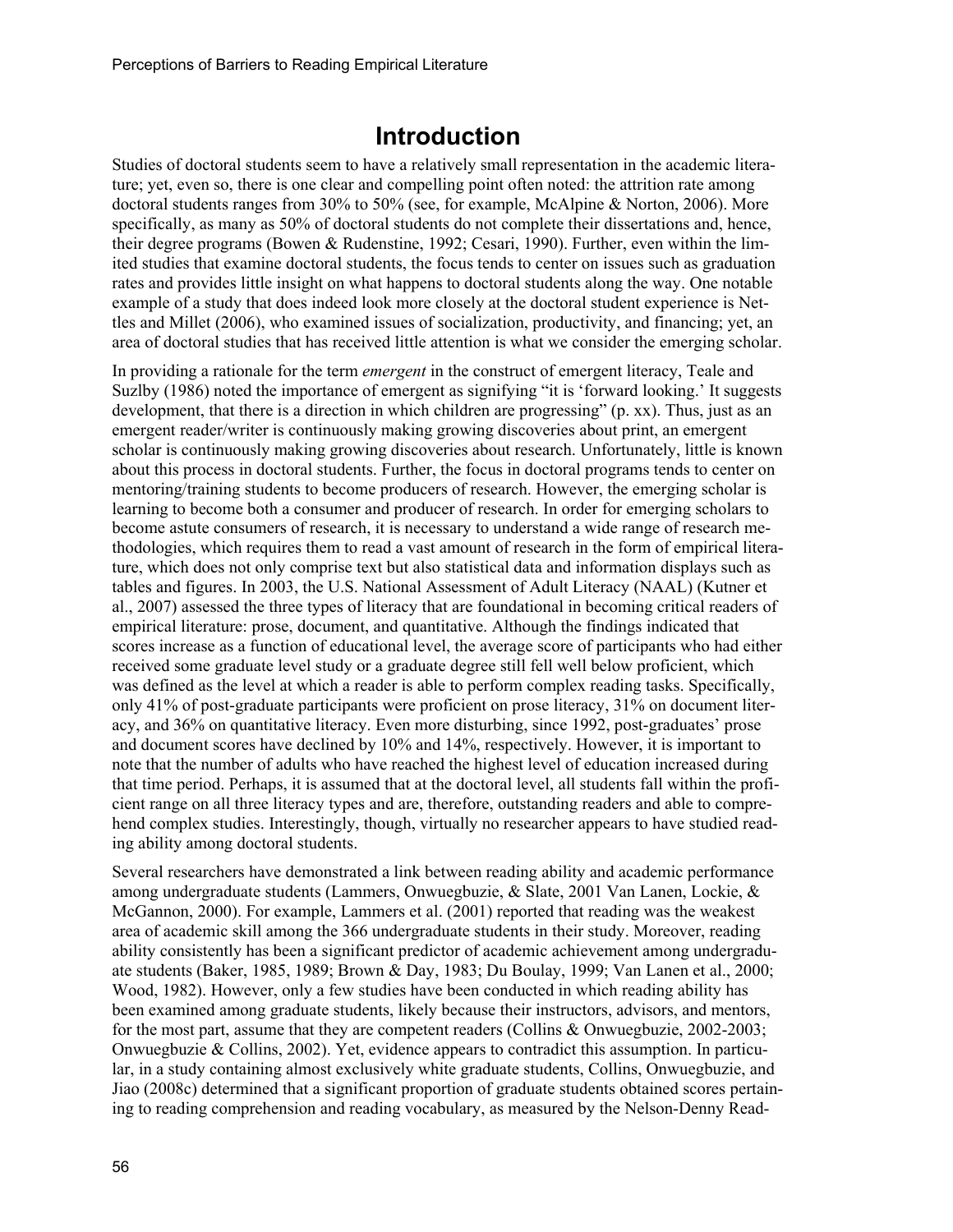ing Test (NDRT) (Brown, Fishco, & Hanna, 1993), that represented the 14th percentile and 24th percentile, respectively, of a normative sample of 5,000 undergraduate students from 38 institutions. Similarly, in an investigation of a sample of African American graduate students, Collins and Onwuegbuzie (2002-2003) observed that 11.5% of reading comprehension scores and 13.7% of reading vocabulary scores of the graduate students represented the 1st percentile of Brown et al.'s (1993) undergraduate norms.

With the exception of the few studies previously discussed, the reading ability of graduate students typically is not assessed directly via the use of measures of reading comprehension and/or reading vocabulary (cf. Du Boulay, 1999). Rather, in the majority of cases, reading ability among graduate students is indirectly assessed via examination of academic outcomes that are expected to necessitate reading skills. This latter method of assessment has led Du Boulay (1999) to conclude that reading ability is an important predictor of a variety of graduate students' levels of academic performance. Consistent with Du Boulay's contention, reading ability has been found to be a significant predictor of academic achievement among graduate students (Collins et al., 2008c; Onwuegbuzie, Slate, & Swartz, 2001; Zhu, 1999). However, assuming this relationship is causal in nature, it is not clear *how* reading ability might debilitate performance.

One way that reading ability might play a debilitative role in the graduate learning context is by reducing the number of important published works that are read by graduate students. Indeed, graduate students have been documented as being approximately 3.5 times more likely than are undergraduate students to report that they nearly always or always procrastinate in maintaining their weekly reading assignments (Onwuegbuzie, 2004). Further, Francis and Hallam (2000) documented that only 7 out of 22 students in a postgraduate masters degree course "were judged as making a clear, coherent statement of the main point(s)" of a text despite the fact that all 22 students had re-read parts of the text (p. 284). In fact, as noted by Walpole, Burton, Kanyi, and Jackenthal (2002), the ability to read and to critique empirical research articles (i.e., articles that involve the collection, analysis, and interpretation of quantitative and/or qualitative data) is an essential outcome of doctoral programs. Thus, identifying the barriers that prevent students from reading empirical research articles is important for instructors and mentors to help graduate students meet the goal of becoming consumers of research literature. Unfortunately, scant information exists about what barriers prevent doctoral students from reading empirical research articles.

### *Theoretical Framework*

The Construction-Integration (CI) Model of comprehension (Bruning, Schraw, Norby, & Ronning, 2004; Kintsch, 1988, 1994, 2004; Kintsch & Welsch, 1991) explains how readers develop content-specific knowledge in a field via reading challenging texts. This interactive, multi-level model of text comprehension, which Tracey and Morrow (2006, p. 155) note is consistent with both cognitive processing and constructivist theories, suggests that a reader's prior knowledge and a challenging text coalesce in helping readers build vocabulary and knowledge and understanding of domain-specific concepts as they read (Kintsch, 1994). The CI Model posits that, as readers read, they interact with text and develop meaning by constructing "mental representations" (Kintsch, 2004, p. 1271) of what they have read. This process encompasses all levels of text interaction from the reader's initial encounter with the text that includes basic decoding of words through complex synthesis of the information found in the text.

The readers' representations of the text occur at three hierarchical, yet recursive, levels: (a) the *linguistic level* (the specific words and the sentences); (b) the *semantic level* (the actual meaning generated from the individual words and the sentence constructions); and (c) the *situational level* (the meaning of the text that is generated in combination with the text and the reader's background knowledge) (Kintsch & Welsch, 1991, pp. 369-370). The two cognitive processes utilized to construct these three representations occur when the reader forms a text-base (construction)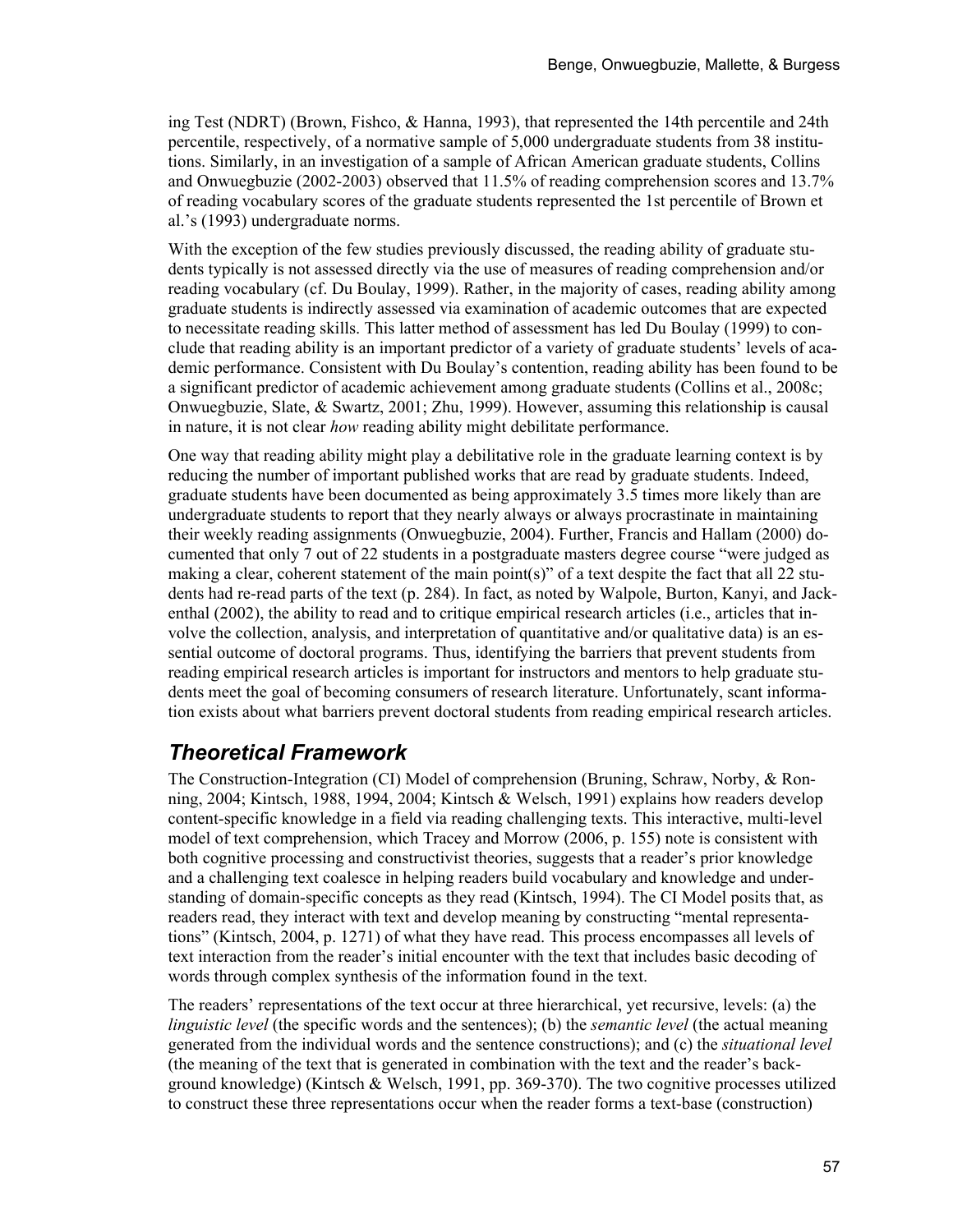and a mental model (integration) (Kintsch, 1994; Tracey & Morrow, 2006). At the phase of construction, a variety of resources are utilized including (a) the text, (b) the reader's purpose and interest, (c) and the reader's knowledge of text attributes such as vocabulary, syntax, and genre (Kintsch, 1988, 1994). At the phase of integration, the idea units (propositions) combine with the reader's prior knowledge (or schema) to promote synthesis (Kintsch, 1994, 2004).

Thus, schema plays an important role in the CI model. Schema is the knowledge that influences the organization and interpretation of the world around us (Anderson & Pichert, 1978; Axelrod, 1973). To acquire new information or knowledge, a "balance" between old and new information must be established (Axelrod, 1973, p. 1248). Anderson, Reynolds, Schallert, and Goetz (1977) explain that the meaning of words come from the meshing of prior knowledge with new knowledge. The analysis and interpretation of text is dependent upon the balance that can be established when the person creates a link and incorporates old and new knowledge together. Interpretation of a text is dependent upon a person's prior experience and, therefore, can be adapted and defined to have separate meanings to several different people. Anderson et al. (1977) demonstrated this phenomenon by having 30 undergraduate students read two passages that could be interpreted in two distinct manners, depending upon the schema of the participants. Analysis of the data indicated that "…people's personal history, knowledge and belief influence the interpretations that they will give to prose passages" (p. 376).

Numerous researchers have investigated and concluded that the interpretation of written text is dependent on the individuals' experiences, culture, and prior knowledge (Anderson & Pichert, 1978; Anderson, Spiro, & Anderson, 1978; Elio & Anderson, 1981; Steffesen, Joag-Dev, & Anderson, 1979). As a result, individuals will generally transfer, generalize, or attempt to fit information if it does not conform into the schema or prior knowledge that is brought to the text that is being read (Carrel, 1984; Carrel & Eisterhold, 1983). Bearing in mind that a large amount of text that readers encounter in research articles is new, their schema, or lack of schema, is an important consideration in how they integrate text to construct meaning.

# *The Current Study*

As noted previously, most of the research in the area of reading ability among students enrolled in institutions of higher education has occurred at the undergraduate level. Of those studies conducted at the graduate level, the samples have involved either exclusively or predominantly master's students (e.g., Collins & Onwuegbuzie, 2002-2003, 2007; Collins, Onwuegbuzie, & Jiao, 2008a, 2008b, 2008c; Jiao & Onwuegbuzie, 2003; Onwuegbuzie & Collins, 2002; Onwuegbuzie et al., 2004; Onwuegbuzie et al., 2001; Zhu, 1999). Virtually, no researcher appears to have studied reading ability among doctoral students. Moreover, bearing in mind their potential to study complex phenomena, what is lacking from studies conducted at the graduate level are mixed research studies that involve "mix[ing] or combin[ing] quantitative and qualitative research techniques, methods, approaches, concepts or language into a single study" (Johnson & Onwuegbuzie, 2004, p. 17).

This study was conceptualized and conducted using the framework developed by Collins, Onwuegbuzie, and Sutton (2006). Their framework for mixed research involves 13 methodological steps that are grouped within three stages: the *Formulation Stage*: (1) determining the mixed goals, (2) formulating the mixed research objective(s), (3) determining the rationale for the study and the rationale(s) for mixing approaches,  $(4)$  determining the purpose of the study and the purpose(s) for mixing quantitative and qualitative approaches, (5) determining the mixed research question(s); the *Planning Stage*: (6) selecting the mixed sampling design, (7) selecting the mixed research design; and the *Implementation Stage*: (8) collecting quantitative and/or qualitative data, (9) analyzing the quantitative and/or qualitative data, (10) validating/legitimating the mixed research findings, (11) interpreting the mixed research findings, (12) writing the mixed research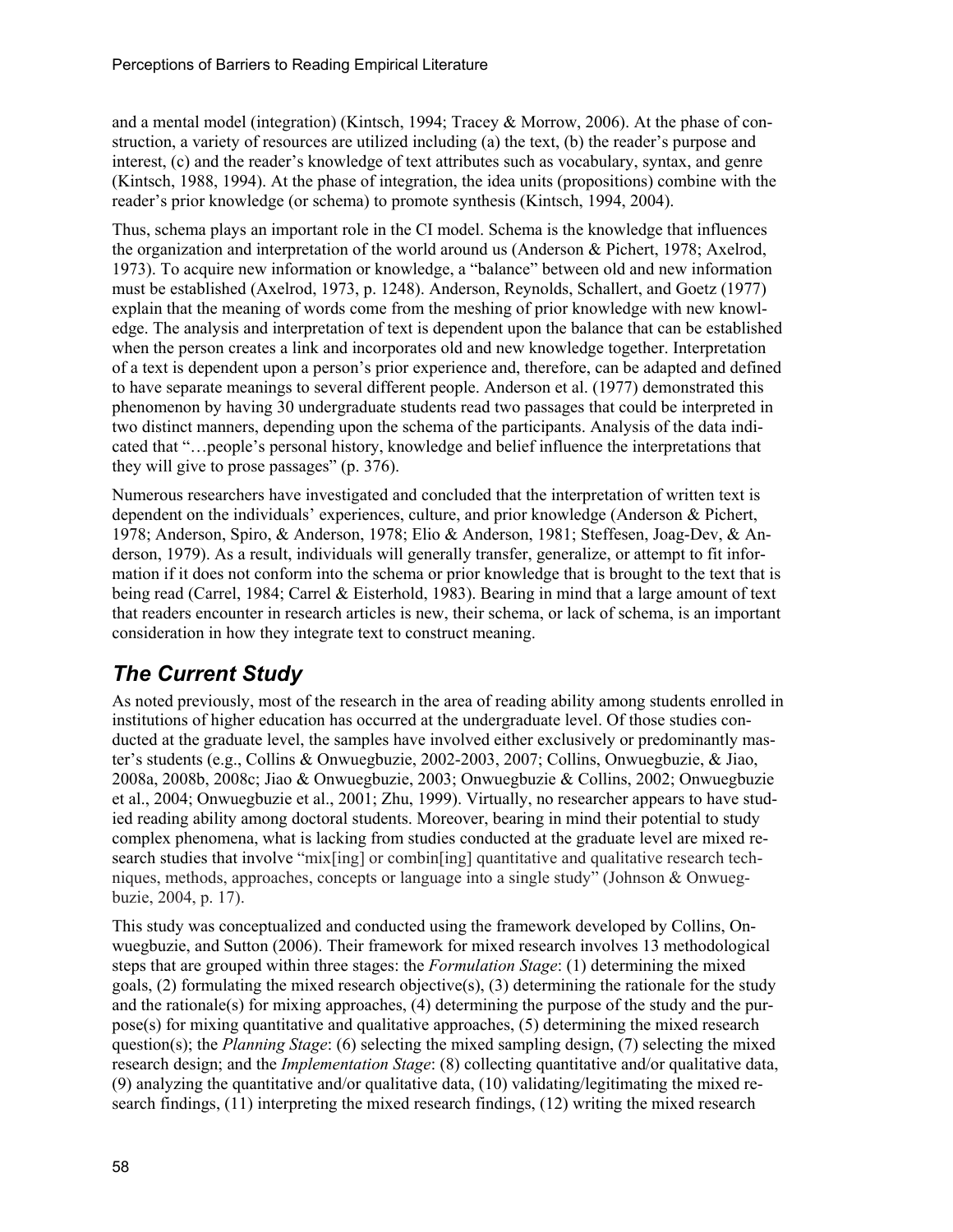report, and (13) reformulating the mixed research question(s).These 13 steps are interactive and recursive. As noted by Leech, Collins, Jiao, and Onwuegbuzie (2010), "Using these interactive steps to formulate, plan, and implement a mixed research study informs the researchers' decisions relative to drawing quality meta-inferences (integration of inferences derived from the quantitative and qualitative study components)…and formulating appropriate generalizations" (p. 5). Thus, these 13 methodological steps provide the organizational framework for this paper. The formulation stage, which includes Steps 1-5, follows this section, whereas the steps in the planning and implementation stages are embedded in the Method, Results, and Discussion sections of the article.

## *Formulation Stage*

The goal (Step 1) of the present mixed research study was to have a personal, institutional, and/or organizational impact on future doctoral programs (Newman, Ridenour, Newman, & DeMarco's, 2003). The objectives (Step 2) of this mixed research study for the quantitative phase were description and prediction and for the qualitative phase were exploration and description, with all four objectives being pertinent in the mixed research phase. The rationale for mixing (Step 3) was derived from Collins et al.'s (2006) rationale and purpose (RAP) model and included:(a) participant enrichment, motivating students to take ownership over the data they and their classmates were providing; (b) instrument fidelity, using quantitative and qualitative data to develop and questionnaire; and (c) significance enhancement, collecting a combination of qualitative and quantitative data to obtain richer data than otherwise would have been obtained using only one type of data (Onwuegbuzie & Leech, 2004). The purposes for mixing (Step 4) were complementarity (using quantitative and qualitative techniques to measure the many aspects of a phenomenon resulting in more rich and elaborate data) and expansion (increasing the breadth of the study by using different methods to assess different components of the inquiry). The questions (Step 5) guiding this study represented quantitative, qualitative, and mixed research questions.

#### **Quantitative research questions**

- 1. What is the level of reading comprehension among doctoral students?
- 2. What is the level of reading vocabulary among doctoral students?

#### **Qualitative research question**

3. What are the perceived barriers to reading empirical articles of doctoral students?

#### **Mixed research questions**

- 4. What is the prevalence of each of the perceived barriers to reading empirical articles of doctoral students?
- 5. How do these perceived barriers to reading empirical articles relate to one another?
- 6. What is the relationship between reading ability (i.e., reading comprehension, reading vocabulary) and perceived barriers to reading empirical articles of doctoral students?
- 7. Which perceived barriers predict the levels of perceived difficulty doctoral students experience in reading empirical research articles?

# **Method**

#### *Participants and Setting*

The participants were 205 doctoral students enrolled in either a mixed research design or an advanced qualitative research design course housed in the College of Education at a large Tier 1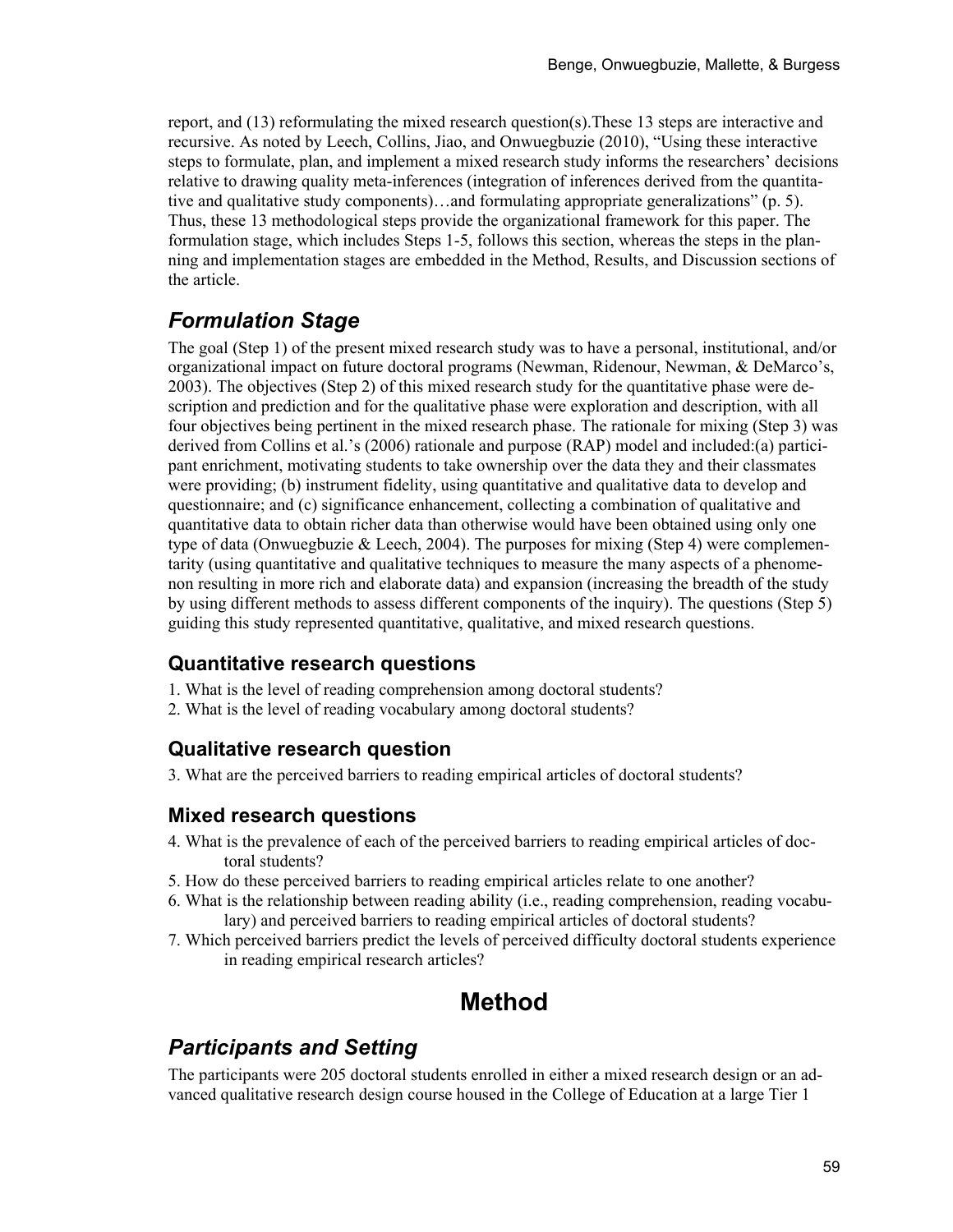research university in the southern United States. These students were enrolled in 32 doctoral degree programs that represented the college. A slight majority of participants was female  $(n = 121)$ , 59.2%). Also, the majority of the participants was White (*n* = 130, 63.4%), followed by American Indian or Alaskan Native (*n* = 30, 14.6%), Hispanic (*n* = 18, 8.8%), African American (*n* = 14, 6.8%), and Asian ( $n = 10, 4.9$ %). The vast majority (86.8%) of participants was native English speakers ( $n = 178$ ). They ranged in age from 22 to 56 years ( $M = 40.88$ ,  $SD = 9.81$ ). Pertaining to degree being sought, the majority of students was pursuing a Ph.D. (84.9%), with the remaining students pursuing an Ed.D. (15.1%). The mean grade point average (GPA) of the participants was  $3.80$  (*SD* = 0.21).

#### **Step 6: Mixed sampling scheme**

Because all 205 participants contributed to both the qualitative and quantitative phases of the study, and the qualitative and quantitative data were collected concurrently, the mixed sampling design used was a Concurrent Design using Identical Samples (Onwuegbuzie & Collins, 2007).

### **Step 7: Mixed research design**

Using Leech and Onwuegbuzie's (2009) typology of mixed research designs, this study was classified as a fully mixed concurrent equal status design because (a) the qualitative and quantitative approaches were mixed within multiple stages of the research process, namely, the data collection, data analysis, and data interpretation stages; (b) the initial quantitative and qualitative data were collected and analyzed simultaneously, and (c) both phases were given approximately equal weight.

# *Instruments and Procedures*

### **Step 8: Mixed data collection**

On the first day of class, all participants were administered the following two instruments: the NDRT and the Reading Interest Survey (RIS). The NDRT is a U.S.-normed and widely used assessment of reading ability. The RIS contains 62 items that are either open-ended (e.g., "What barriers prevent you from reading more empirical research articles?") or closed-ended (e.g., "Please indicate your perceptions about the levels of ease/difficulty you experience in reading empirical research articles" using a 4-point Likert-format scale).

# *Data Analysis*

A sequential mixed analysis (SMA) (Onwuegbuzie & Teddlie, 2003; Tashakkori & Teddlie, 1998) was conducted to analyze doctoral students' test score data and survey responses. This analysis involved the use of both qualitative and quantitative data analysis procedures in a sequential manner—specifically, an iterative manner—commencing with quantitative analyses, followed by qualitative analyses that built upon the quantitative analyses, followed by quantitative analyses of the qualitative data. This sequence of analysis involved abductive reasoning that oscillated between inductive reasoning and deductive reasoning (Morgan, 2007). The SMA consisted of six stages that comprised descriptive, exploratory, or confirmatory analyses.

In the first descriptive analysis (i.e., Stage 1 analysis), reading comprehension and reading vocabulary scores were computed and compared to the normative data (Research Questions 1 and 2). An exploratory analysis then was undertaken to examine the doctoral students' perceptions of barriers that prevented them from reading empirical articles (i.e., Stage 2 analysis). This process, modified from Colaizzi's (1978) analytic methodology, included the following: (a) all the students' words, phrases, and sentences were read repeatedly in order to become familiar with them;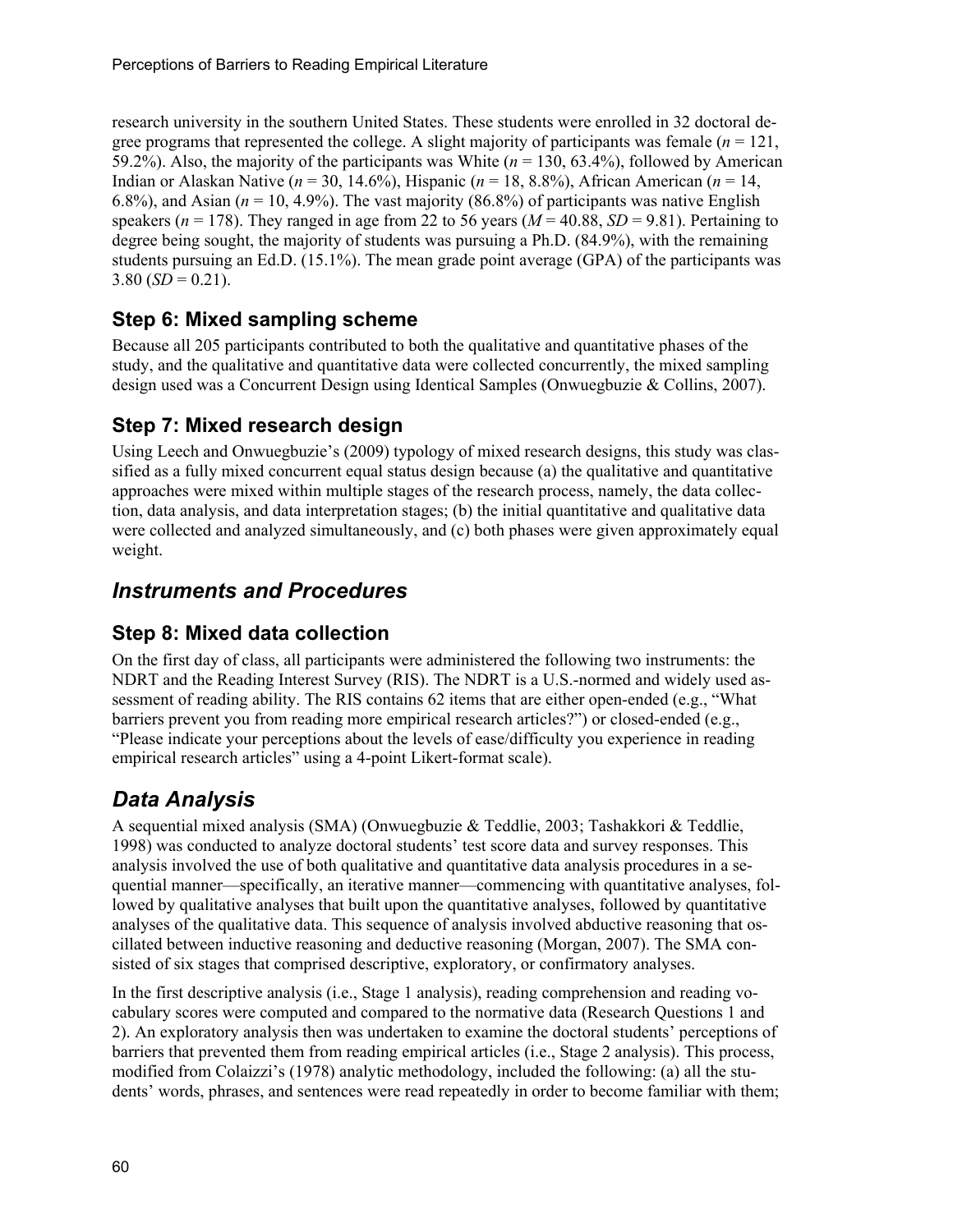(b) these students' responses then were *unitized* or separated into parts (Glaser & Strauss, 1967); (c) these units of information then were used in order to extract a set of nonrepetitive, nonoverlapping significant statements, and units were eliminated that contained the same or similar statements such that each unit corresponded to a unique perception; (d) meanings were formulated by explicating the meaning of each significant statement; and (e) clusters of themes were organized from the aggregate formulated meanings, with each cluster consisting of units that were considered to be similar in content; consequently, each cluster represented a unique emergent theme.

More specifically, the researchers compared each subsequent significant statement with previous codes such that similar clusters were labeled with the same code. After all the data had been coded, the codes were grouped by similarity, and a theme was identified and documented based on each grouping such that each significant statement was linked to a formulated meaning and to a theme (Glaser & Strauss, 1967).

These clusters of themes were compared to the original descriptions for the purpose of verifying the clusters (Leech & Onwuegbuzie, 2007). This was undertaken in order to ensure that no original statements made by the doctoral students were unaccounted for by the cluster of themes and that no cluster contained units that were not original statements. In addition, peer debriefing was used to legitimize the data interpretations. For this study, the remaining researchers served as the peer debriefers, whose goal was to examine the audit trail (Lincoln & Guba, 1985) to ensure that the interpretations stemmed directly from the data. This process continued until the researchers reached 100% agreement on the themes.

Next, in an exploratory analysis (i.e., Stage 3 analysis), each theme from the previous analysis was *quantitized* (Tashakkori & Teddlie, 1998) to analyze the hierarchical structure of the emergent themes (Onwuegbuzie & Teddlie, 2003). Specifically, if a doctoral student listed a characteristic that was eventually unitized under a particular theme, then a score of "1" was given to the theme for the student response; a score of "0" was given otherwise. Percentages were computed to determine the prevalence rate of each theme (Research Question 4).

An additional exploratory analysis (i.e., Stage 4 analysis) involved the use of the inter-respondent matrix of themes to conduct a principal component analysis to ascertain the underlying structure of the emergent themes (Research Question 5). An orthogonal (i.e., varimax) rotation was employed, in which the eigenvalue-greater-than-one rule (i.e., K1) (Kaiser, 1958) and *scree* test were used to determine an appropriate number of factors to retain (i.e., meta-themes) (Kieffer, 1999). These factors, or latent constructs, represented *meta-themes* (Onwuegbuzie, 2003) such that each meta-theme contained one or more of the emergent themes. The meta-themes extracted via the principal components analysis then were quantitized to dichotomous data (i.e., "0" vs. "1"), yielding an inter-respondent matrix of meta-themes (Onwuegbuzie, 2003).

A confirmatory analysis (i.e., Stage 5 analysis) was used to examine the multivariate relationship between the themes and the reading ability variables (Research Question 6), which included two canonical correlation analyses (Cliff & Krus, 1976; Darlington, Weinberg, & Walberg, 1973; Thompson, 1980, 1984). For each statistically significant canonical coefficient, standardized coefficients and structure coefficients were computed. Similarly, the second canonical correlation analysis was conducted to examine the multivariate relationship between the meta-themes extracted and the reading ability variables.

The final confirmatory analysis (i.e., Stage 6 analysis) involved the use of a discriminant analysis to determine which of the themes predicted the perceived difficulty that doctoral students experience in reading empirical research articles (Research Question 7). Specifically, a canonical discriminant analysis was conducted. As with the canonical correlation analyses, standardized coefficients and structure coefficients were computed.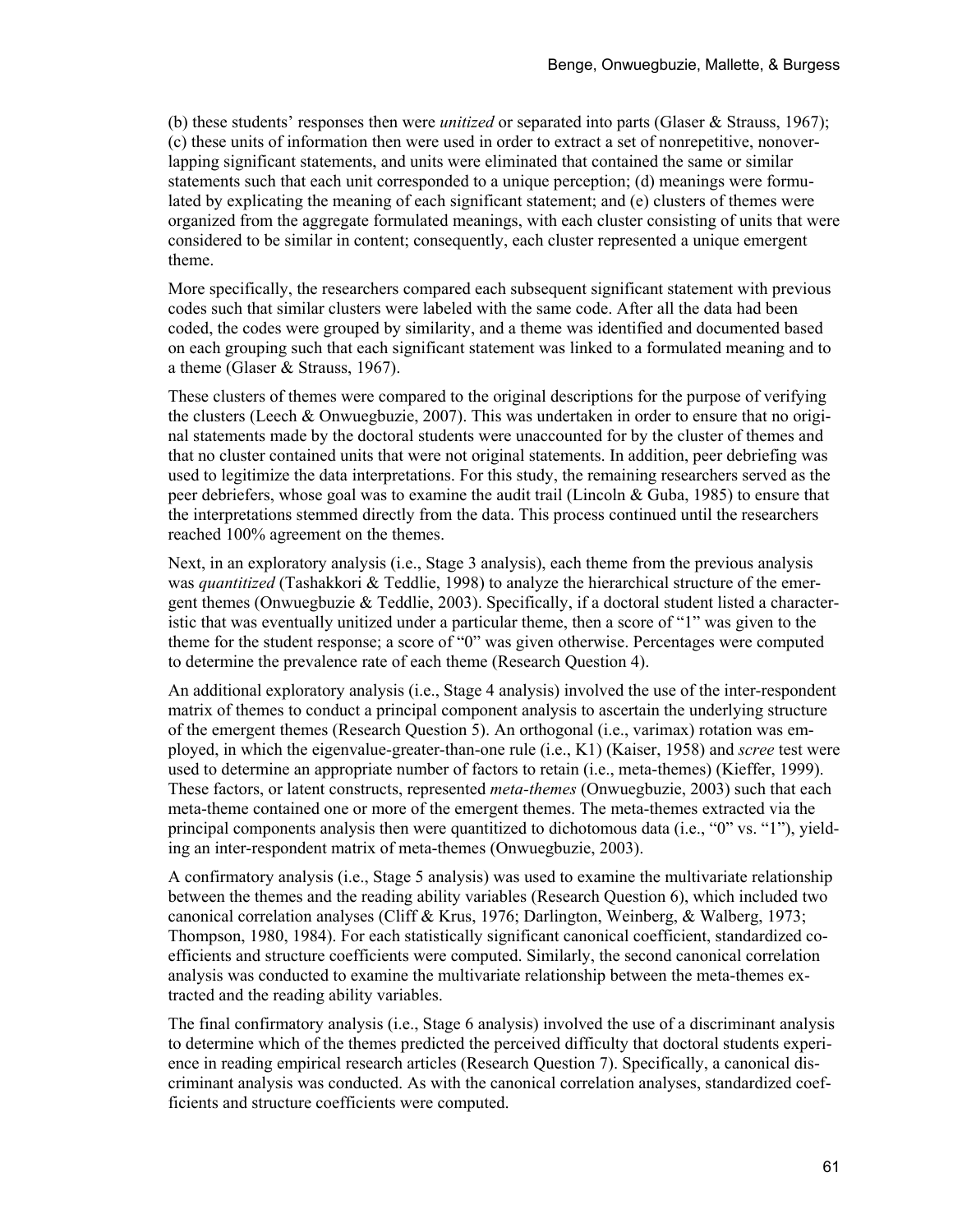# **Step 9: Results**

### *Stage 1: SMA Descriptive Findings*

Table 1 presents the mean and standard deviation pertaining to the current sample, the normative undergraduate sample (i.e., Brown et al., 1993), and two master's-level samples (i.e., Onwuegbuzie & Collins, 2002; Onwuegbuzie et al., 2004). The current sample of doctoral students had statistically significantly higher scores on the reading comprehension  $(t = 6.84, p < .0001)$  and reading vocabulary  $(t = 11.21, p < .0001)$  portions of the NDRT than did the normative sample of undergraduate students. The effect sizes, as measured by Cohen's (1988) *d*, associated with these differences were 0.49 (moderate) and 0.80 (large), respectively. The current sample also had statistically significantly higher reading comprehension  $(t = 2.41, p < .0001; d = 0.32)$  and reading vocabulary ( $t = 8.73$ ,  $p < .0001$ ;  $d = 1.17$ ) scores than did the master's-level students in Onwuegbuzie et al.'s (2004) investigation. Finally, the current sample had statistically significantly higher reading vocabulary ( $t = 4.47$ ,  $p < .0001$ ;  $d = 0.66$ ) scores than did the master's-level students in Onwuegbuzie and Collins' (2002) study. However, the doctoral students had lower reading comprehension ( $t = -2.78$ ,  $p > .05$ ;  $d = 0.22$ ) scores than did Onwuegbuzie and Collins' (2002) master's-level students, although this difference was not statistically significant. These findings provide incremental validity to the NDRT. However, disturbingly, approximately 10% of doctoral students attained reading comprehension and reading vocabulary scores that represented the lower percentiles of Brown et al.'s (1993) normative sample of undergraduate students.

|                                |                  | Reading<br>Comprehension |       | Reading<br>Vocabulary |           |
|--------------------------------|------------------|--------------------------|-------|-----------------------|-----------|
| Study                          | $\boldsymbol{n}$ | M                        | SD    | M                     | <i>SD</i> |
| <b>Current Study</b>           | 205              | 6794                     | 6.78  | 73.58                 | 5.95      |
| Brown et al. (1993)            | 5,000            | 61.60                    | 11.94 | 64.56                 | 11.46     |
| Onwuegbuzie et al. (2004)      | 77               | 65.02                    | 8.20  | 65.00                 | 10.19     |
| Onwuegbuzie & Collins $(2002)$ | 59               | 70.00                    | 5.28  | 69.63                 | 6.09      |

**Table 1: Means and Standard Deviations Pertaining to Reading Comprehension and Reading Vocabulary Achievement across Studies** 

#### *Stage 2 and Stage 3: SMA Exploratory Theme-Related Findings*

A total of eight emergent themes were identified that represented perceived barriers to reading empirical literature: time, research/statistics knowledge, interest/relevance, text coherence, vocabulary, prior knowledge, reader attributes, and volume of reading. Table 2 presents these eight themes, together with their corresponding significant statements, formulated meanings, and prevalence rates of each theme (Onwuegbuzie, 2003; Onwuegbuzie & Teddlie, 2003) Interestingly, time was the most endorsed theme, with three fourths of participants (i.e., 75.6%) providing a response that fell into this category. The time theme was followed by the reading/statistics knowledge theme and the interest/relevance theme, with identical endorsement rates by just under half of the participants. Volume of reading was the least endorsed theme, with a prevalence rate of approximately 5%.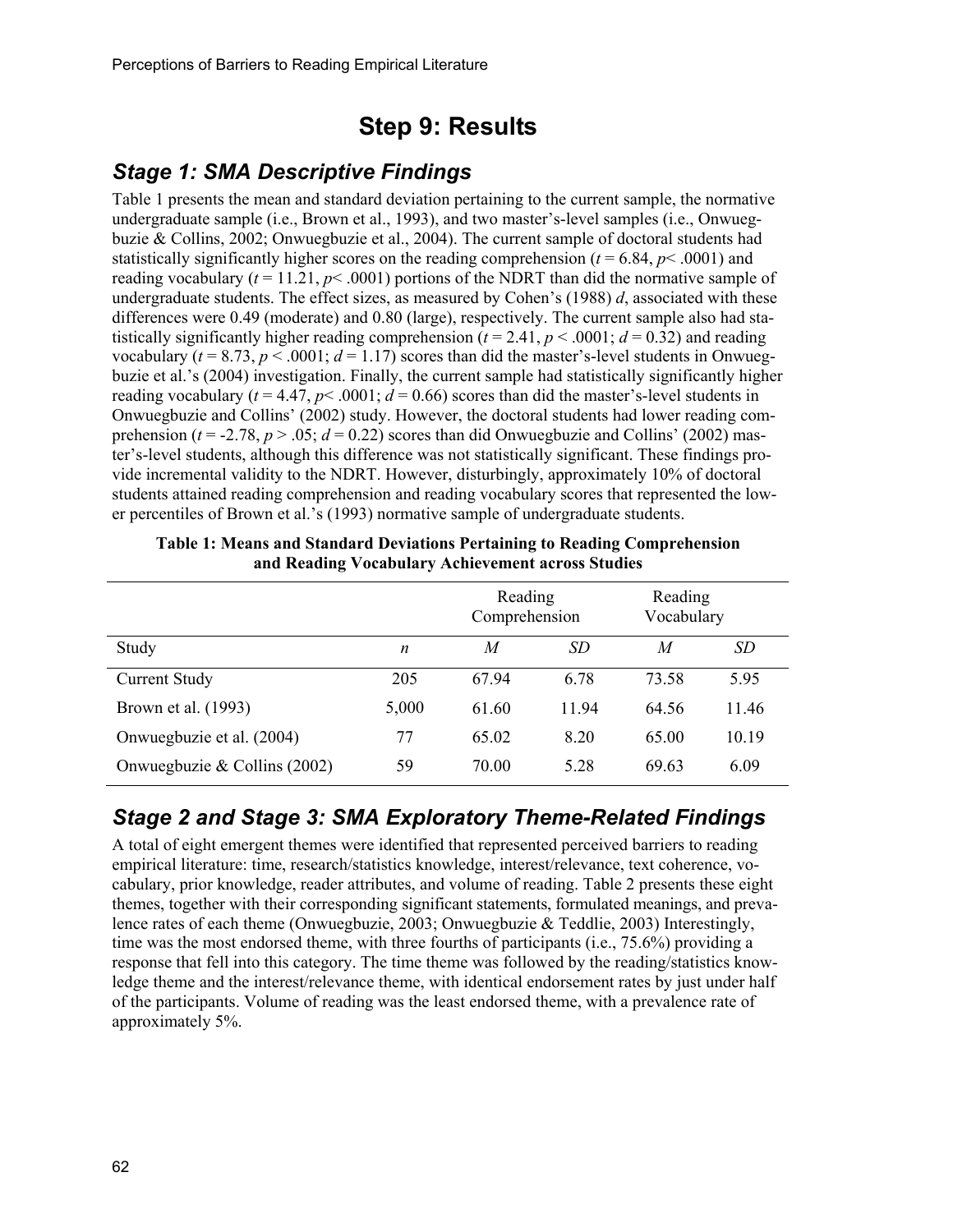| Theme                       | Frequency<br>$\frac{0}{0}$                                                                                                | Formulated Meaning                                                                                                     | Sample Participant Statements                                                                            |  |
|-----------------------------|---------------------------------------------------------------------------------------------------------------------------|------------------------------------------------------------------------------------------------------------------------|----------------------------------------------------------------------------------------------------------|--|
| Time*                       | 75.6                                                                                                                      | All obligations and activities-<br>including family-, employment-,                                                     | Time-work, school, family, home<br>ownership                                                             |  |
|                             |                                                                                                                           | leisure-, and school-related ac-<br>tivities-that consume time and<br>limit the amount of time for read-<br>ing        | I have a limited amount of time to<br>which I can commit to reading                                      |  |
| Interest/                   | 46.3                                                                                                                      | Lack of interest about the topic                                                                                       | Lack of interest in the topic                                                                            |  |
| Relevance                   |                                                                                                                           | and perception that the reading<br>is/is not important to the respon-<br>dents' field of study                         | Sometimes lack of relevancy to<br>work                                                                   |  |
| Prior<br>Knowledge          | 46.3                                                                                                                      | Familiarity with the topic                                                                                             | Adequate background knowledge<br>for particular topic                                                    |  |
| Research<br>Knowledge/      | 33/7                                                                                                                      | Being cognizant of and experi-<br>enced with research skills includ-                                                   | When they refer to analyses we<br>have not yet learned                                                   |  |
|                             | <b>Statistics</b><br>ing methods, designs, library<br>searches                                                            |                                                                                                                        | Knowledge of the statistics - me-<br>thodologies use                                                     |  |
|                             |                                                                                                                           | Language pertaining to statistical<br>procedures and data analysis                                                     |                                                                                                          |  |
| Vocabulary                  | 23.9                                                                                                                      | Academic expressions, research-<br>related terminology, and termi-<br>nology specific to particular<br>fields of study | Understanding the jargon and<br>vocabulary specific to the field<br>and the method of inquiry            |  |
| Reader<br><b>Attributes</b> | 9.8                                                                                                                       | The respondents' perception of<br>their abilities to read and to com-<br>prehend empirical literature                  | They are usually lengthy and re-<br>quire deep concentration to main-<br>tain focus.                     |  |
|                             |                                                                                                                           |                                                                                                                        | Slow reading speed                                                                                       |  |
| Text<br>Coherence           | 7.3                                                                                                                       | The organization of the text, tex-<br>tual supports (i.e., headings, sub-<br>headings, tables), how well the           | There are figures and tables and<br>charts; familiarity with format of<br>presentation                   |  |
|                             | parts of the text (i.e., words, sen-<br>tences, paragraphs) connect to<br>create a clear representation for<br>the reader |                                                                                                                        | The density of the material, writ-<br>ing style (trying to be too aca-<br>demic)                         |  |
| Volume of<br>Reading        | 4.9                                                                                                                       | The amount of reading required<br>in the respondents' daily lives                                                      | I have a tremendous amount of<br>reading to do for my three classes<br>as well as for the class I teach. |  |

#### **Table 2: Stage 2 and 3 Analysis: Themes, Frequencies, Formulated Meanings and Selected Examples of Statements of Doctoral Students' Perceptions of Barriers to Reading Empirical Articles**

\*Time was the only emergent theme that was not considered as representing a reading-based variable.

# *Stage 4: SMA Exploratory Meta-Themes Findings*

A principal component analysis was used to determine the number of factors underlying seven of the eight themes. The time theme was excluded from this analysis because the responses focused more on life issues (e.g., family, church, coursework) and not reading-related issues (e.g., statis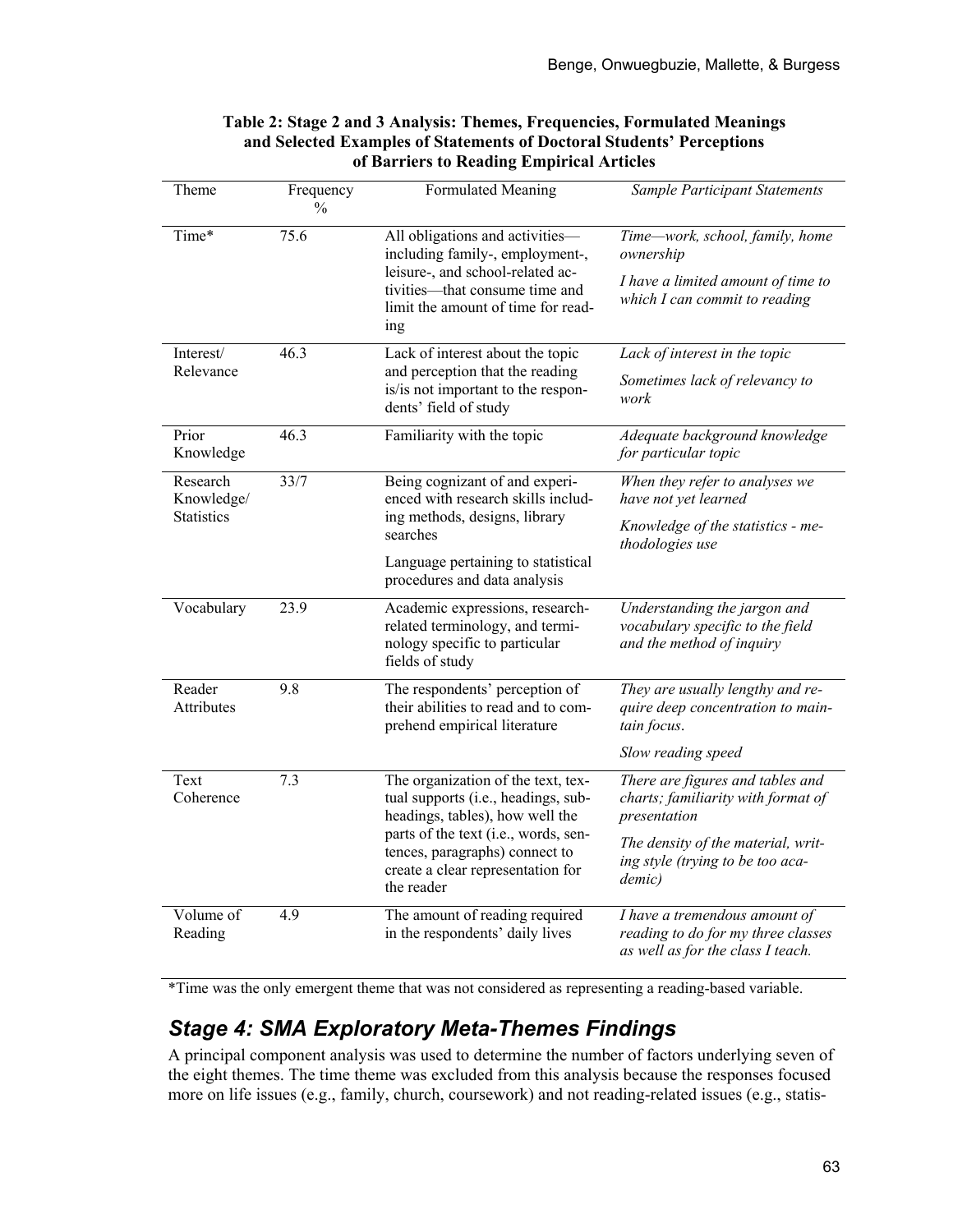tics, vocabulary, familiarity with content). The eigenvalue-greater-than-one rule, also known as K1 (Kaiser, 1958), was used to determine an appropriate number of factors to retain. The *scree* test, which represents a plot of eigenvalues against the factors in descending order (Cattell, 1966; Zwick & Velicer, 1986), also was used to determine the number of factors to retain. A cutoff correlation of 0.3 was used, as recommended by Lambert and Durand (1975) as an acceptable minimum value for pattern/structure coefficients.

This technique resulted in three factors (i.e., meta-themes): *Research Characteristics* (Factor 1), *Comprehension* (Factor 2), and *Text Characteristics* (Factor 3). This three-factor solution is presented in Table 3. Interestingly, within the *Comprehension* meta-theme, prior knowledge was negatively related to both vocabulary and reader attributes, indicating that doctoral students who were more likely to cite vocabulary and reader attributes as barriers were less likely to cite prior knowledge as a barrier. The descriptions of each of the three meta-themes are presented in Table 4.

|                               | Factor Coefficients <sup>1</sup> |                             |                |                            |
|-------------------------------|----------------------------------|-----------------------------|----------------|----------------------------|
| Theme                         | $\overline{1}$                   | $\mathcal{D}_{\mathcal{L}}$ | $\overline{3}$ | Communality<br>Coefficient |
| Research/Statistics Knowledge | .99                              | .01                         | $-.05$         | .98                        |
| Interest/Relevance            | .99                              | .01                         | $-.05$         | .99                        |
| Prior Knowledge               | $-.01$                           | $-.65$                      | .07            | .43                        |
| Vocabulary                    | $-.06$                           | .60                         | .55            | .67                        |
| <b>Reader Attributes</b>      | .03                              | .58                         | $-.36$         | .47                        |
| <b>Text Coherence</b>         | $-20$                            | $-.02$                      | .61            | .41                        |
| Volume of Reading             | .13                              | $-.21$                      | .57            | .39                        |
| Trace                         | 2.03                             | 1.17                        | 1.14           | 4.34                       |
| % variance explained          | 29.03                            | 16.65                       | 16.22          | 61.89                      |

#### **Table 3: Stage 4: Summary of Themes and Factor Pattern/Structure Coefficients from Principal Component Analysis (Varimax): Three-Factor Solution**

<sup>1</sup>Coefficients in bold represent pattern/structure coefficients with the largest effect size within each theme using a cut-off value of 0.3 recommended by Lambert and Durand (1975)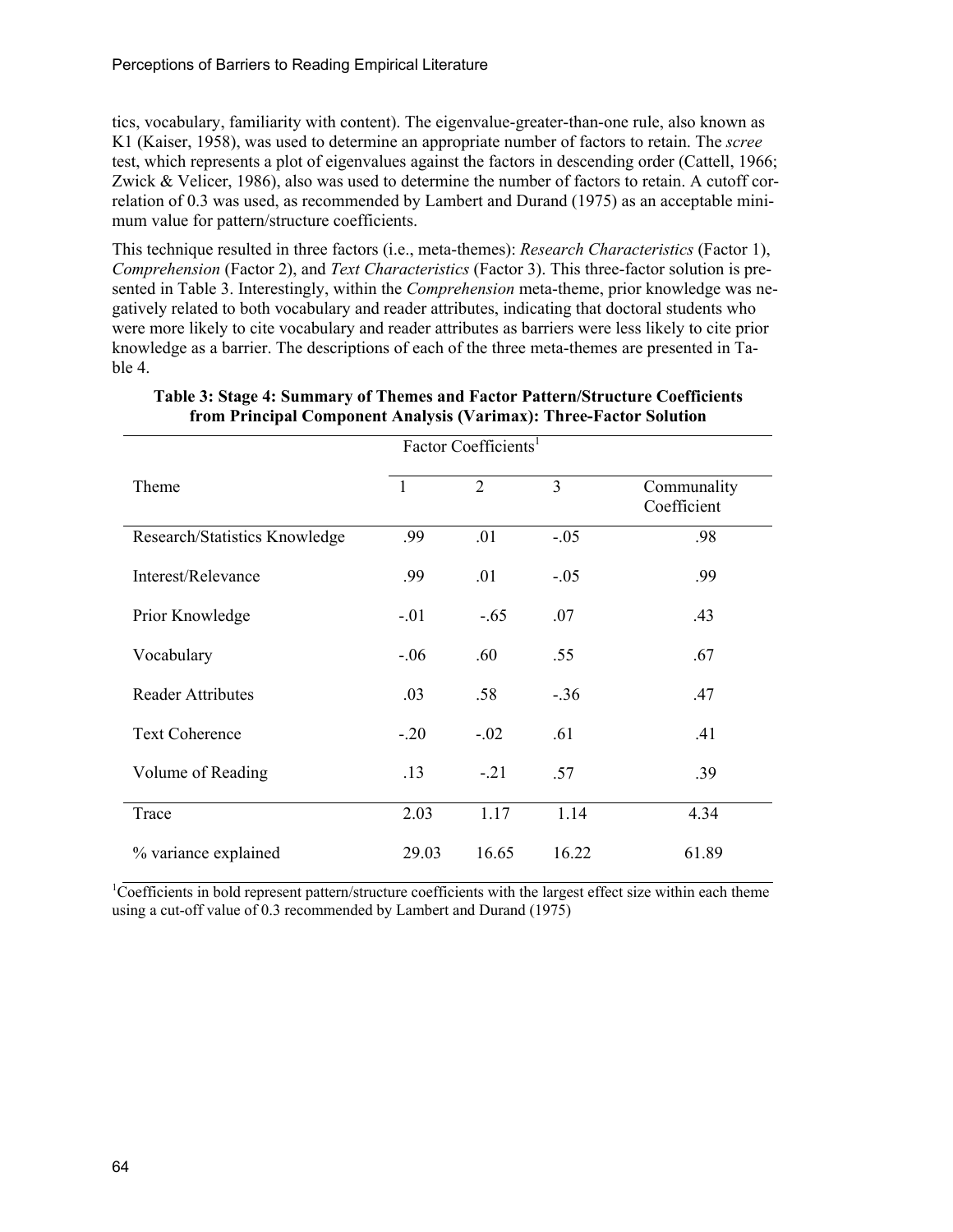| Meta-Themes                        | <b>Themes</b>                                             | Descriptions                                                                                                                                                                                                        |
|------------------------------------|-----------------------------------------------------------|---------------------------------------------------------------------------------------------------------------------------------------------------------------------------------------------------------------------|
| Research<br><b>Characteristics</b> | Research Knowledge/Statistics<br>Interest/Relevance       | These factors represent respon-<br>dents' thoughts about their under-<br>standing (or lack of understanding)<br>of research design, methods, and<br>analysis and their views about the<br>significance of research. |
| Comprehension                      | Prior Knowledge<br>Vocabulary<br><b>Reader Attributes</b> | These factors comprise aspects of<br>the respondents' abilities to con-<br>struct meaning from text.                                                                                                                |
| <b>Text Characteristics</b>        | <b>Text Coherence</b><br>Volume of Reading                | These are text-based factors that<br>include issues related text.                                                                                                                                                   |

#### **Table 4: Stage 4 Analysis: Description of Meta-Themes Emerging from Principal Component Analysis**

#### *Stage 5 and Stage 6: SMA Confirmatory Analysis Findings*

The first canonical correlation analysis, which examined the relationship between the seven reading-related themes and the two reading ability variables, revealed that the first canonical function was statistically significant  $(F[12, 394] = 1.58, p< .05$ ; Canonical  $R_{c1} = .16$ ) (Cohen, 1988). Data pertaining to the first canonical root are presented in Table 5. The standardized canonical function coefficients revealed that vocabulary and reader attributes made important contributions to the set of themes. With respect to the reading ability set, both reading vocabulary and reading comprehension made noteworthy contributions, with reading vocabulary making by far the greatest contribution. The structure coefficients pertaining to the first canonical function revealed that vocabulary and reader attributes again made important contributions to the first canonical variate. With regard to the reading ability cluster, only reading vocabulary made a noteworthy contribution.

| between the seven Themes and the Two iscauing Ability Variables | Standardized         | Structure   | Structure <sup><math>\overline{2}</math></sup> |
|-----------------------------------------------------------------|----------------------|-------------|------------------------------------------------|
| Variable                                                        | Coefficient          | Coefficient | $\frac{6}{6}$                                  |
| Theme:                                                          |                      |             |                                                |
| Interest/relevance                                              | $-.18$               | $-16$       | 2.6                                            |
| Research/statistics                                             | .01                  | $-.16$      | 2.6                                            |
| Prior knowledge                                                 | $-.18$               | $-.27$      | 7.3                                            |
| Vocabulary                                                      | $.60^*$              | $.65*$      | 42.3                                           |
| Reader attributes                                               | $.66*$               | $.72*$      | 51.8                                           |
| Volume of reading                                               | .19                  | .15         | 2.3                                            |
| Text coherence                                                  | $-19$                | $-.18$      | $\cdot$ 2                                      |
|                                                                 |                      |             |                                                |
| Reading Ability:                                                |                      |             |                                                |
| Reading Vocabulary                                              | $-1.11$ <sup>*</sup> | $-.95^*$    | 90.3                                           |
| Reading Comprehension                                           | $0.36*$              | $-.14$      | 2.0                                            |

#### **Table 5: Stage 5: Canonical Solution for First Function: Relationship between the Seven Themes and the Two Reading Ability Variables**

\*Coefficients with the effect sizes larger than .3 (Lambert & Durand, 1975).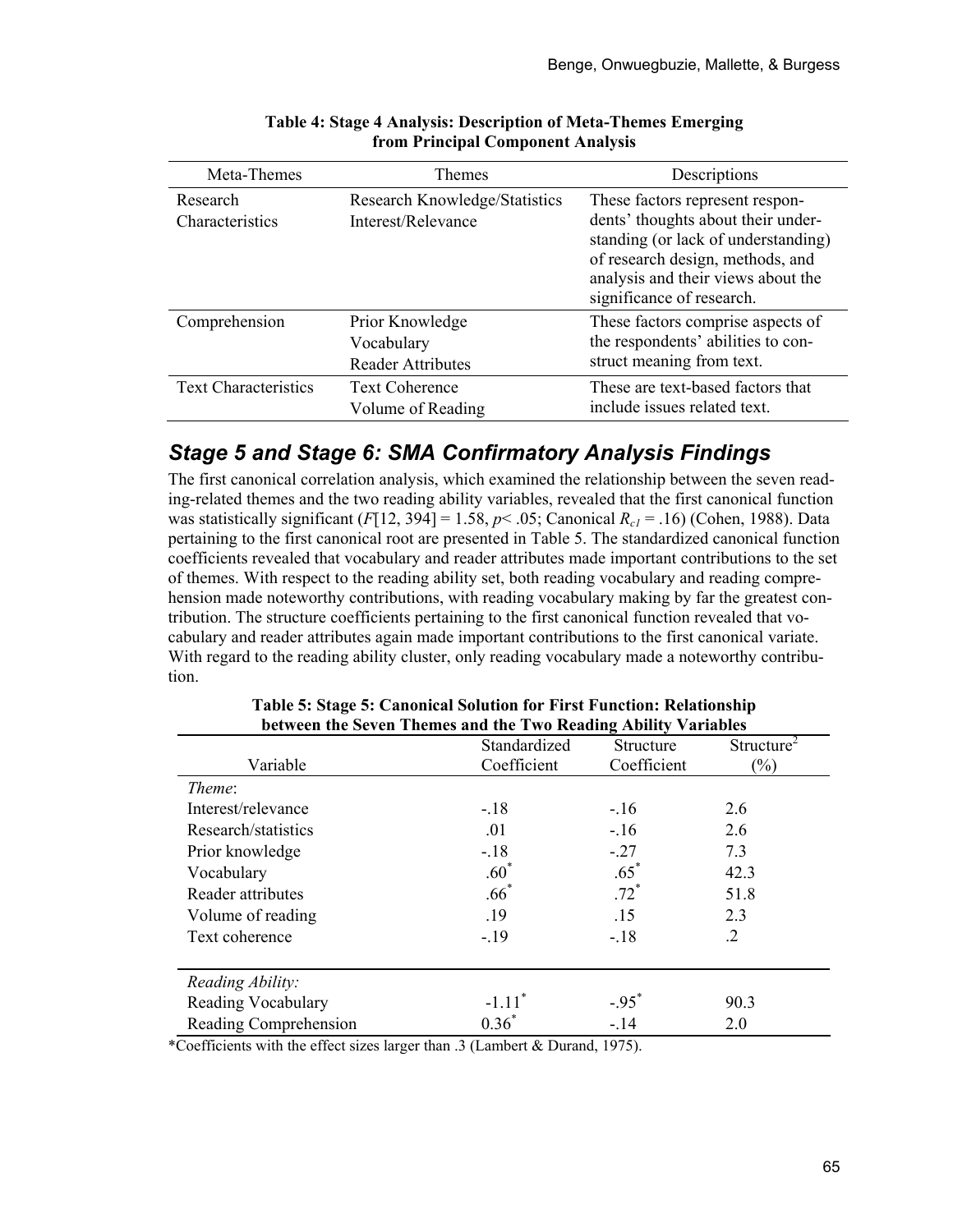The second canonical correlation analysis, undertaken to examine the relationship between the three meta-themes and the two reading ability variables, revealed that the first canonical function was statistically significant  $(F[6, 400] = 4.37, p < .001$ ; Canonical  $R_{c1} = .34$ ) (Cohen, 1988). Data pertaining to the first canonical root are presented in Table 6. The standardized canonical function coefficients revealed that all three meta-themes made important contributions to the set of themes —with *Research Characteristics* being the major contributor. With respect to the reading ability set, both reading vocabulary and reading comprehension made noteworthy contributions, with reading comprehension making the largest contribution. The structure coefficients pertaining to the first canonical function also revealed that all three meta-themes made important contributions to the set of themes—with *Research Characteristics* again being the major contributor. Interestingly, for both the standardized and structure coefficients, the *Research Characteristics and Text Characteristics* meta-themes were negatively related to the *Comprehension* meta*-*theme. Further, the reading vocabulary variable was negatively related to the reading comprehension variable.

|                                 | Standardized         | Structure           | Structure <sup>2</sup> |
|---------------------------------|----------------------|---------------------|------------------------|
| Variable                        | Coefficient          | Coefficient         | $(\%)$                 |
| Meta-Theme:                     |                      |                     |                        |
| <b>Research Characteristics</b> | $0.86^{*}$           | $.80*$              | 64.0                   |
| Comprehension                   | $-0.38$ <sup>*</sup> | $-.41$ <sup>*</sup> | 16.8                   |
| <b>Text Characteristics</b>     | $0.48*$              | $33*$               | 10.9                   |
| Reading Ability:                |                      |                     |                        |
| Reading Vocabulary              | $0.66*$              | .16                 | 2.6                    |
| Reading Comprehension           | $-1.11$ <sup>*</sup> | $-.81$ <sup>*</sup> | 65.6                   |

**Table 6: Stage 5: Canonical Solution for First Function: Relationship between the Three Meta-Themes and the Reading Ability Variables** 

\*Coefficients with the effect sizes larger than .3 (Lambert & Durand, 1975).

The first canonical discriminant analysis, conducted to determine which of the themes predicted the perceived difficulty that doctoral students experience in reading empirical research articles, revealed that the first canonical function was statistically significant (Canonical  $R_{c1}$  = .36) (Cohen, 1988). Data pertaining to the first canonical root are presented in Table 7. The standardized canonical function coefficients revealed that the following themes discriminated reading experience: reader attributes, interest/relevance, and vocabulary—with reader attributes making the largest contribution. The structure coefficients revealed that the following themes made an important contribution to its own set: reader attributes, interest/relevance, vocabulary, and research/statistics—with reader attributes again making the largest contribution. All three variables that had consistently significant standardized and structure coefficients had positive coefficients, which indicated that the doctoral students who cited reader attributes, interest/relevance, and vocabulary as barriers that prevented them from reading empirical articles also tended to find it difficult or somewhat difficult to read empirical research articles.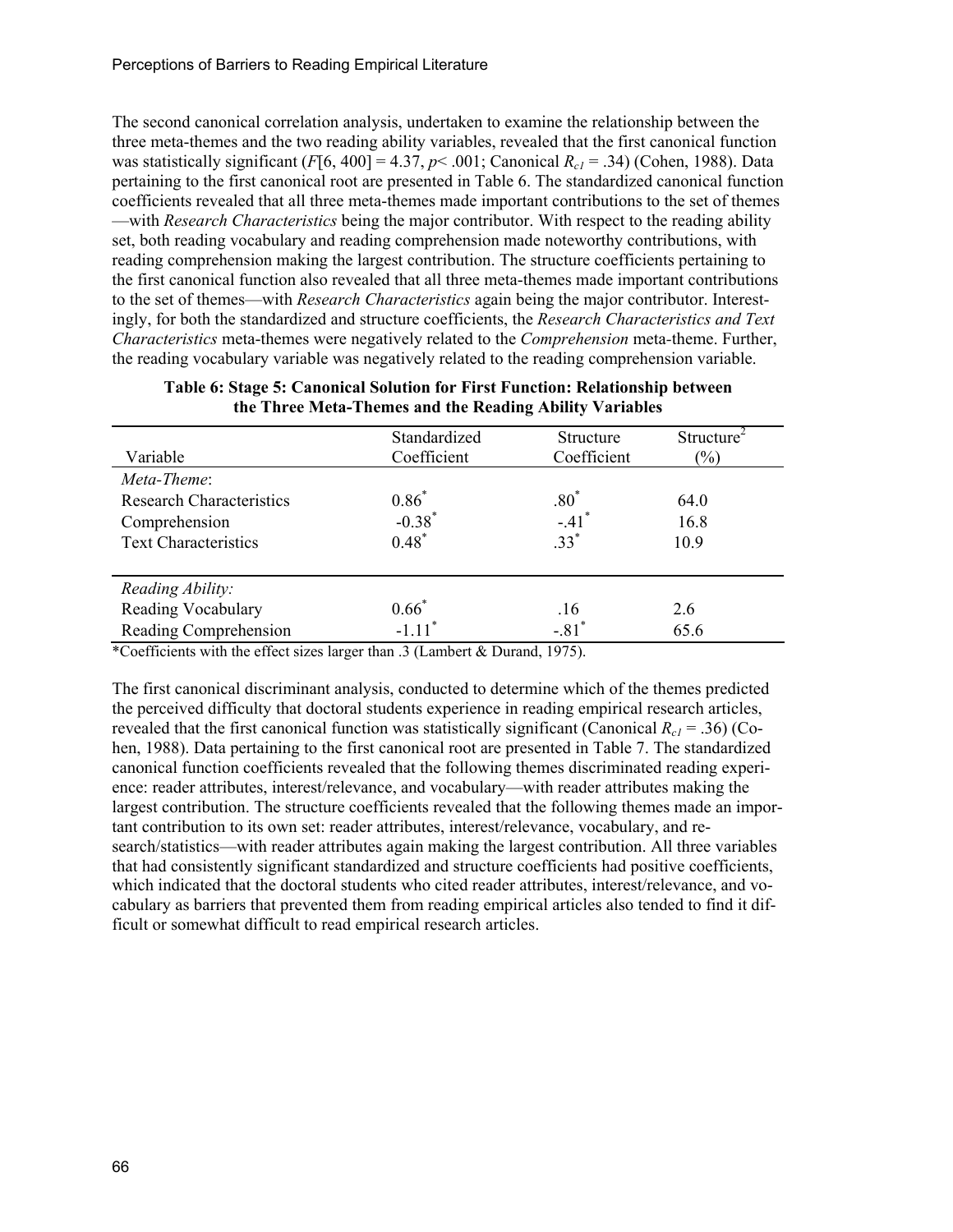| Theme               | <b>Standardized Canonical</b><br>Discriminant Function | <b>Structure Matrix</b> |
|---------------------|--------------------------------------------------------|-------------------------|
| Reader attributes   | $.72*$                                                 | $.70^*$                 |
| Interest/relevance  | $.59*$                                                 | $.48*$                  |
| Vocabulary          | $.48*$                                                 | $.44*$                  |
| Text coherence      | .18                                                    | .01                     |
| Prior knowledge     | $-.02$                                                 | $-.12$                  |
| Volume of reading   | .01                                                    | $-.01$                  |
| Research/statistics | .01                                                    | $.48*$                  |

| Table 7: Stage 6: Discriminant Analysis: Function 1: Standardized Canonical Discriminant      |
|-----------------------------------------------------------------------------------------------|
| <b>Function and Structure Matrix for Themes Predicting Perceived Difficulty that Doctoral</b> |
| <b>Students Experience in Reading Empirical Research Articles</b>                             |

\*Coefficients with the effect sizes larger than .3 (Lambert & Durand, 1975).

The second canonical discriminant analysis, conducted to determine which of the meta-themes predicted the perceived difficulty that doctoral students experience in reading empirical research articles, revealed that the first canonical function was statistically significant (Canonical  $R_c$ ) .29) (Cohen, 1988). Data pertaining to the first and second canonical root are presented in Table 8. The standardized canonical function coefficients and structure matrix revealed that the following two meta-themes discriminated level of difficulty reading empirical articles: research characteristics and comprehension, with the positive coefficients for both indicating that the doctoral students who made statements regarding barriers that prevented them from reading empirical articles that fell into one of these two meta-themes also tended to find it difficult or somewhat difficult to read empirical research articles.

#### **Table 8: Stage 6: Discriminant Analysis: Function 1: Standardized Canonical Discriminant Function and Structure Matrix for Meta-Themes Predicting Perceived Difficulty that Doctoral Students Experience in Reading Empirical Research Articles**

| Meta-Theme                  | Standardized<br>Canonical<br>Discriminant<br>Function | Structure<br>Matrix |
|-----------------------------|-------------------------------------------------------|---------------------|
| Research<br>Characteristics | $72^*$                                                | 60                  |
| Comprehension               | $79^*$                                                | $.71$ <sup>*</sup>  |
| <b>Text Characteristics</b> | 16                                                    | (1)4                |

\*Coefficients with the effect sizes larger than .3 (Lambert & Durand, 1975).

# **Discussion**

# *Step 10: Validating/Legitimating the Findings*

As with the case with all research findings, we recognize that threats to descriptive validity (i.e., accuracy of the account), interpretive validity (i.e., researchers' representations of the participants), internal validity (e.g., instrumentation), and external validity exist (Campbell, 1957; Campbell & Stanley, 1963; Onwuegbuzie, 2003). Perhaps, though, the greatest limitation of this study is that the sample represented doctoral students at a single university. Thus, it is not clear the extent to which the present findings generalize beyond the sample to doctoral students from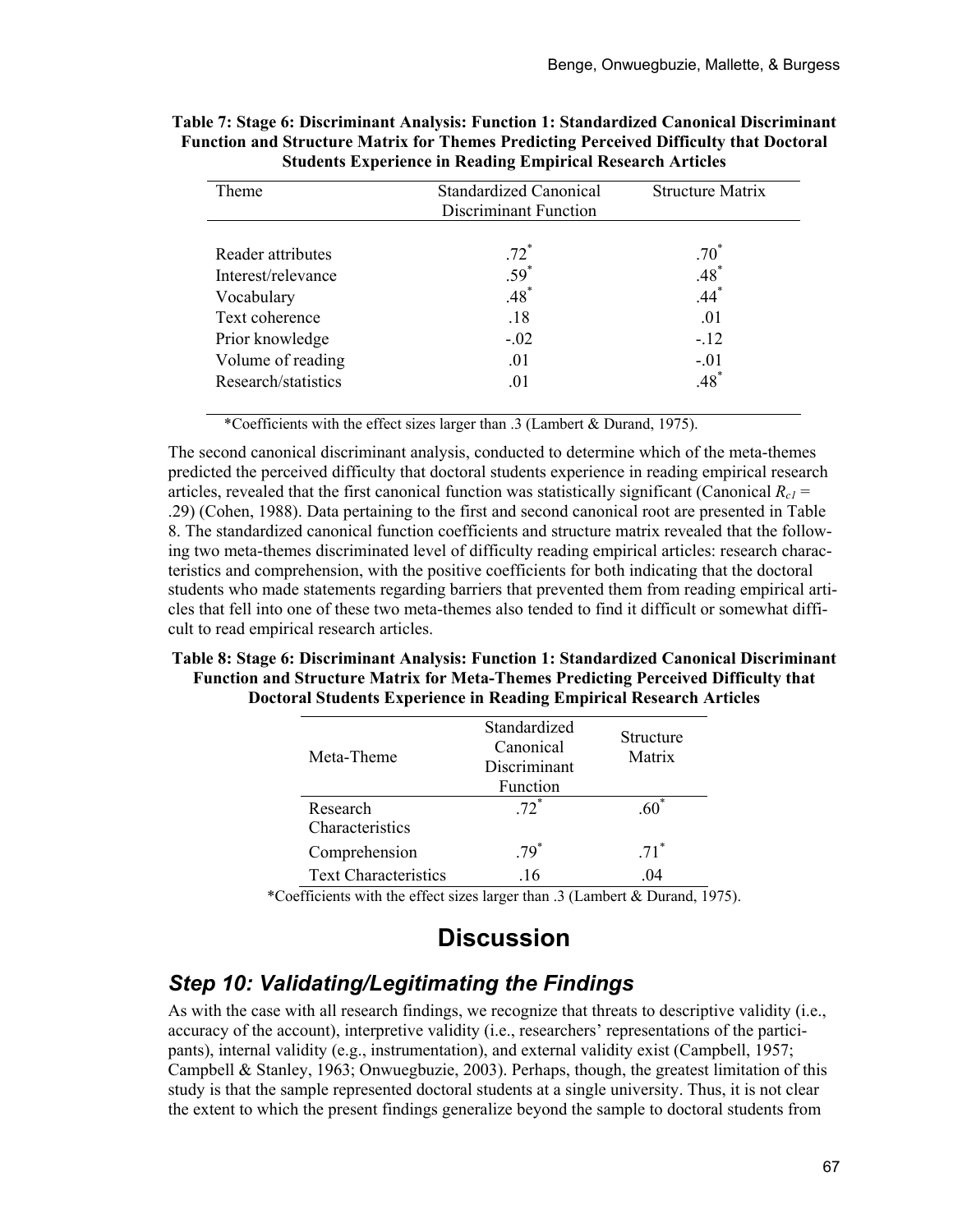other institutions in other regions of the United States. Further, in considering the differences in educational systems in other countries, it seems unwise to generalize these findings beyond the United States. However, the notion that this study involved more than 200 participants and exceeds the recommended sample size to determine statistical significance is noteworthy.

In considering the limitations of this study, the researchers used the typology outlined by Onwuegbuzie and Johnson (2006) to address legitimation types in mixed research. Specifically, using large and identical samples for both the qualitative and quantitative approaches maximized sample integration legitimation. Inside-outside legitimation was optimized by capturing the participants' quantitative and qualitative data (i.e., insiders' views), as well as comparing their quantitative data (i.e., reading ability scores) to normative data and data from master's-level students (outsiders' data). Including doctoral students on the research team also facilitated the combining of insider and outsider perspectives. Weakness minimization legitimation was improved by integrating descriptive precision (i.e., obtained from the qualitative analyses) with empirical precision (i.e., obtained from the quantitative analyses). Paradigmatic mixing legitimation was enhanced by using a fully mixed research design (Leech & Onwuegbuzie, 2009), as well as by undergoing all major steps of the mixed research process. Commensurability legitimation was improved by using a team of researchers that was diverse with respect to research orientation, position in academe, and research experience. Multiple validities legitimation was enhanced by using the RAP model to optimize participant enrichment, instrument fidelity, and significance enrichment, as well as by using techniques that addressed as many threats to the legitimation of both the qualitative and quantitative findings as possible. Notwithstanding, despite the rigorous nature of the research design, replications of this study are needed to assess the reliability of the current findings.

# *Step 11: Interpreting the Findings*

Although the doctoral students attained reading comprehension and reading vocabulary scores that exceeded both the normative undergraduate sample and the two master's-level samples, a significant proportion of doctoral students attained reading comprehension and reading vocabulary scores that represented the lower percentiles of Brown et al.'s (1993) normative sample of undergraduate students—suggesting that they could be considered struggling readers by doctoral standards. Perhaps even more compelling is the fact that 36% of students reported that they experienced empirical articles to be difficult to some degree.

The constant comparison analysis revealed that the perceptions of barriers that prevent doctoral students from reading empirical articles are multidimensional in nature. Interestingly, the endorsement rates of five of these themes indicated that these barriers are prevalent among doctoral students.

The finding that time received the greatest endorsement, although not necessarily connected with reading factors, is consistent with Tinto's (1993) integration theory of persistence in higher education that proposes two corresponding systems incorporating both the academic and social aspects of student life. As it pertains to the theme of time, in addition to the specific participant response of "time," the researchers coded time as a factor for all responses pertaining to time obligations that would serve as deterrents to students reading more empirical literature (e.g., class work, family, job, leisure pursuits, volunteer activities). Although some responses that were coded for time referenced academic concerns, most responses coded for time referenced non academic (e.g., social) aspects of the students' lives. Tinto (1993) suggests that these elements are correlated. The finding that non-academic time-related obligations emerged in addition to academic-related themes indicates that both the academic and social systems involved in integration play a crucial role in the time management decisions of doctoral students.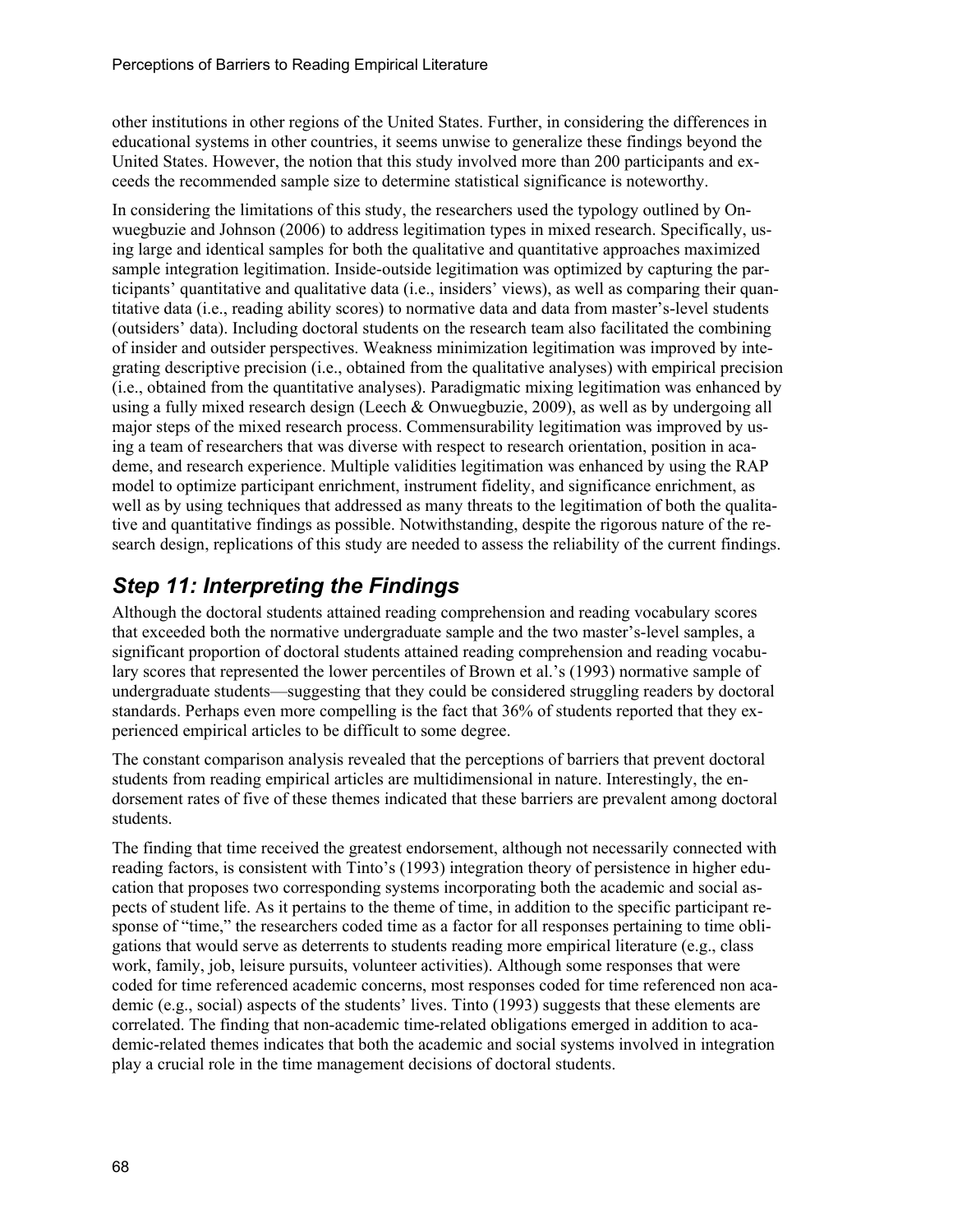In contrast, academic integration provides the stronger link to doctoral student persistence (Lovitts, 1996). Academic integration is achieved through the acquisition of the skill sets necessary to carry out the scholarly work of a doctoral student. Thus, with the remaining themes well aligned to academic integration, specifically to reading factors, they provide more insight into understating the barriers that doctoral students face in reading empirical research.

The first two meta-themes, research characteristics and comprehension, are theoretically similar in that both involve the integration of reader and text-based factors in comprehension. However, what distinguishes the two is that research characteristics are domain specific whereas comprehension is more related to general reading.

The first meta-theme, research characteristics, comprises knowledge of research, interest in research, and the relevance of research. Both research characteristics and interest/relevance were viewed by almost one half of the respondents as a barrier in reading research. Thus, research knowledge represents an important aspect in understanding the barriers to reading research. This meta-theme seems best explained through the CI Model (Bruning et al., 2004; Kintsch, 1988, 1994, 2004; Kintsch & Welsch, 1991). According to this model, in order to build content-specific knowledge, readers construct knowledge about text at three levels: linguistic, conceptual, and situational. However, with knowledge of research as a barrier, this construction of text might be stifled at the situational level, which combines the derived meaning of the text with the reader's prior knowledge. For example, if readers cannot make sense of the data analysis in the text and have limited prior knowledge of statistics, construction of meaning might suffer. Further, if readers find little interest or relevance in the research, they might be less likely to put forth the effort to make sense of the text (see, for example, Worthy, Moorman, & Turner, 1999).

The second meta-theme, comprehension, is complex and is determined by the reader's interaction with the text. Although research conducted on graduate-level students and reading ability is sparse, there is a long history of research establishing links with children between comprehension and vocabulary (e.g., Anderson & Freebody, 1981; Davis, 1944, 1968; Thorndike, 1917) and prior knowledge of content (e.g., Anderson & Pearson, 1984; Anderson et al., 1977; McKeown & Beck, 1990). These links to comprehension suggest that any reader—even a doctoral student who is given a text laden with unfamiliar vocabulary and unfamiliar content could at any time be a struggling reader.

Yet, interestingly, there was a negative correlation between vocabulary and prior knowledge barriers. This finding suggests that doctoral students seem to perceive one or the other as being a barrier to comprehension. The implication of this finding reveals that when doctoral students consider why empirical research is difficult, they might not be fully embracing the complex integration of text, or more specifically, viewing successful comprehension as an interaction between the reader and the text (see, for example, Bruning et al., 2004; Kintsch, 1988, 2004; Kintsch & Welsch, 1991; Rosenblatt, 1994).

That the theme reader attributes was positively correlated to vocabulary can be explained within Nagy's (2005) metalinguistic hypothesis. This "spin" (Nagy, 2005, p. 32) on the aptitude hypothesis suggests that, given the decontextualized nature of texts like empirical literature, the reader must not only be metacognitively aware but also metalingustically aware in order to determine when comprehension breaks down. This hypothesis, which is consistent with the CI Model, suggests that a reader must be able to take into consideration the language of the text when making meaning from the text. Therefore, readers' self-reported beliefs about their attributes as readers might be indicative of their metacognitive and metalinguistic abilities and their ability to construct meaning from text.

The third meta-theme, text-based characteristics, included text coherence and volume of reading. Perhaps what is most striking about this meta-theme, that truly sets it apart from the other two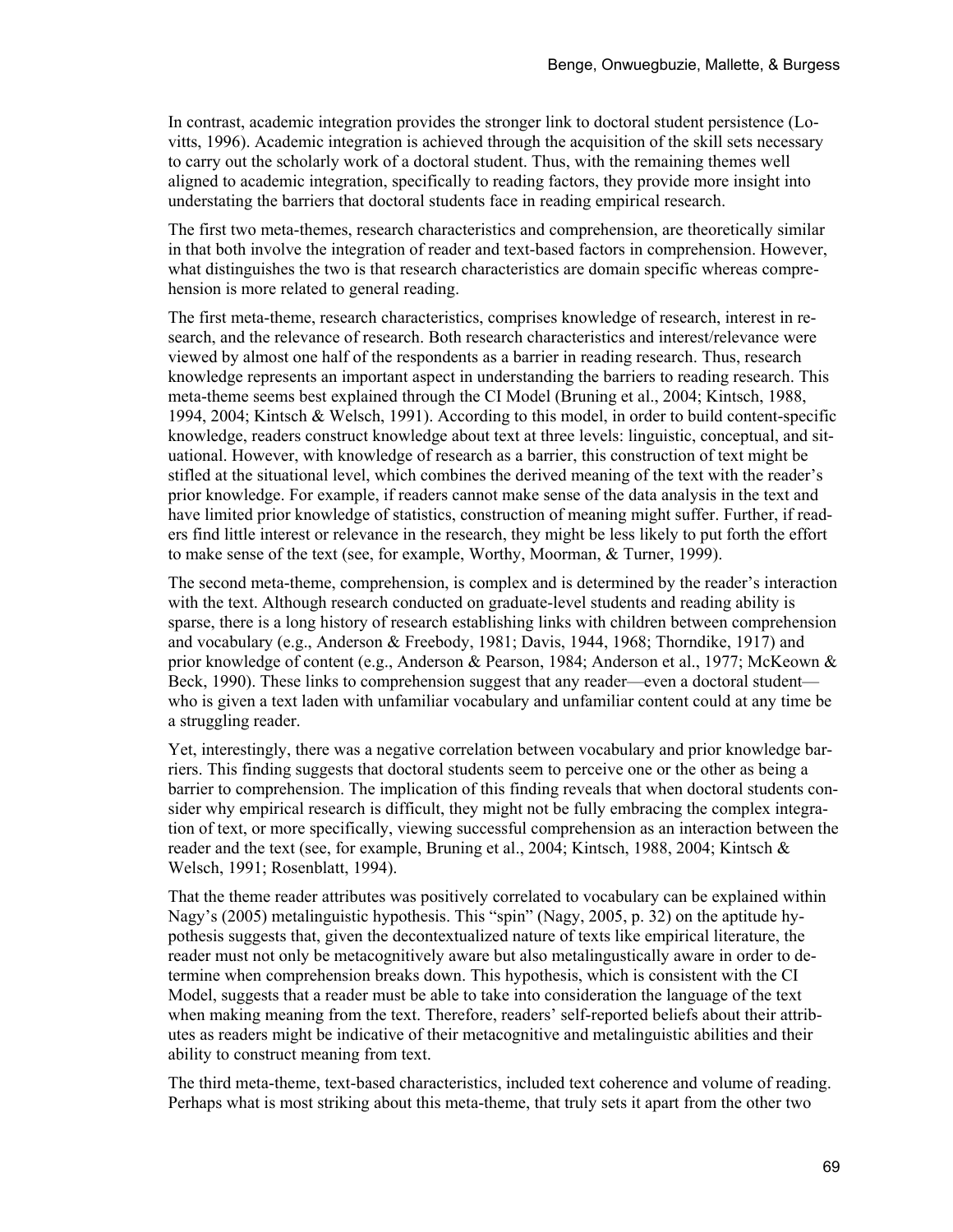meta-themes, is that doctoral students perceive the barrier exists solely in the text. Although the notion of text coherence, "the extent to which the relationships between ideas in a text are explicit" (McNamara, 2001, p. 51), helps to understand how the level of clarity in text can affect comprehension, the text itself is only one part. That is, research in this area typically examines the coherence of text in relation to the reader's background knowledge, again supporting an integrated model of comprehension (McNamara, 2001; McNamara, Kintsch, Songer, & Kintsch, 1996). However, as evident in this meta-theme, doctoral students do not seem to attribute the barriers to their knowledge. This idea is further supported by considering that two factors from the second meta-theme also had large pattern/structure coefficients in the final principal component analysis solution (although not as high) in this area. One of these factors, vocabulary, is also viewed as an aspect of the text, reflecting the word choices of the authors. The other factor, reader attributes, had a negative relationship with the other text-based factors, suggesting that if doctoral students perceived the barriers to exist in the text, they were less likely to attribute any barriers to their own capabilities as readers.

The multivariate relationship between the seven themes and the reading ability variables was mainly characterized by the relationship between vocabulary and reader attributes on one side and reading vocabulary on the other side. Not surprisingly, vocabulary ability significantly predicted citing vocabulary as a barrier to reading empirical research. Thus, it seems that doctoral students with lower vocabulary levels are indeed aware of this weakness in their reading and are more likely to note vocabulary as a barrier. In addition, with vocabulary ability as a predictor of the reader attributes barrier, it appears that doctoral students with lower vocabulary levels are also more concerned with how their reading abilities might prevent them from reading research.

The canonical correlation analysis also indicated a multivariate relationship between all three meta-themes and reading comprehension. These findings suggest that doctoral students who struggle with comprehension are more likely to note research characteristics and text characteristics as barriers, but less likely to perceive comprehension as a barrier. In considering that the comprehension meta-theme comprises more general reading abilities, it could be that doctoral students who struggle more with comprehension are just more intimidated by the research aspects of the text (e.g., statistics) and the coherence of the text than more basic and general reading skills, and thus more likely to perceive those two meta-themes as barriers. Further, within the meta-themes of research characteristics and text characteristics are both reader and text-based factors, suggesting that lower level comprehension students are aware that barriers exist in both the reader and the text, and that they perceive having difficulty constructing meaning at both the conceptual and situational levels (Bruning et al., 2004; Kintsch, 1988, 2004; Kintsch & Welsch, 1991).

As a set, the seven themes predicted the level of perceived difficulty that doctoral students experience in reading empirical research articles, with the following variables making the most important contributions to this prediction: reader attributes, interest/relevance, and vocabulary. Interestingly both reader attributes and vocabulary were not only predictor variables of perceived reading difficulty, they were also the only two individual variables related to measured reading abilities. This finding supports the idea that, whether doctoral students perceive they will struggle with text or if they truly do struggle with text, they are more likely to attribute this difficulty to their own reading abilities and vocabulary. In addition, relevance/interest was a strong predictor of perceived reading difficulty, suggesting that doctoral students are less likely to think they will struggle with research articles that are related to their fields or of interest to them, consistent with findings emerging from research examining reading and motivation (Guthrie & Wigfield, 1999; Wang & Guthrie, 2004).

With respect to the meta-themes, research characteristics and comprehension predicted level of perceived difficulty. Again, similar to the findings regarding barriers and reading ability, students who perceived they would struggle with research text, or do struggle with text, were more likely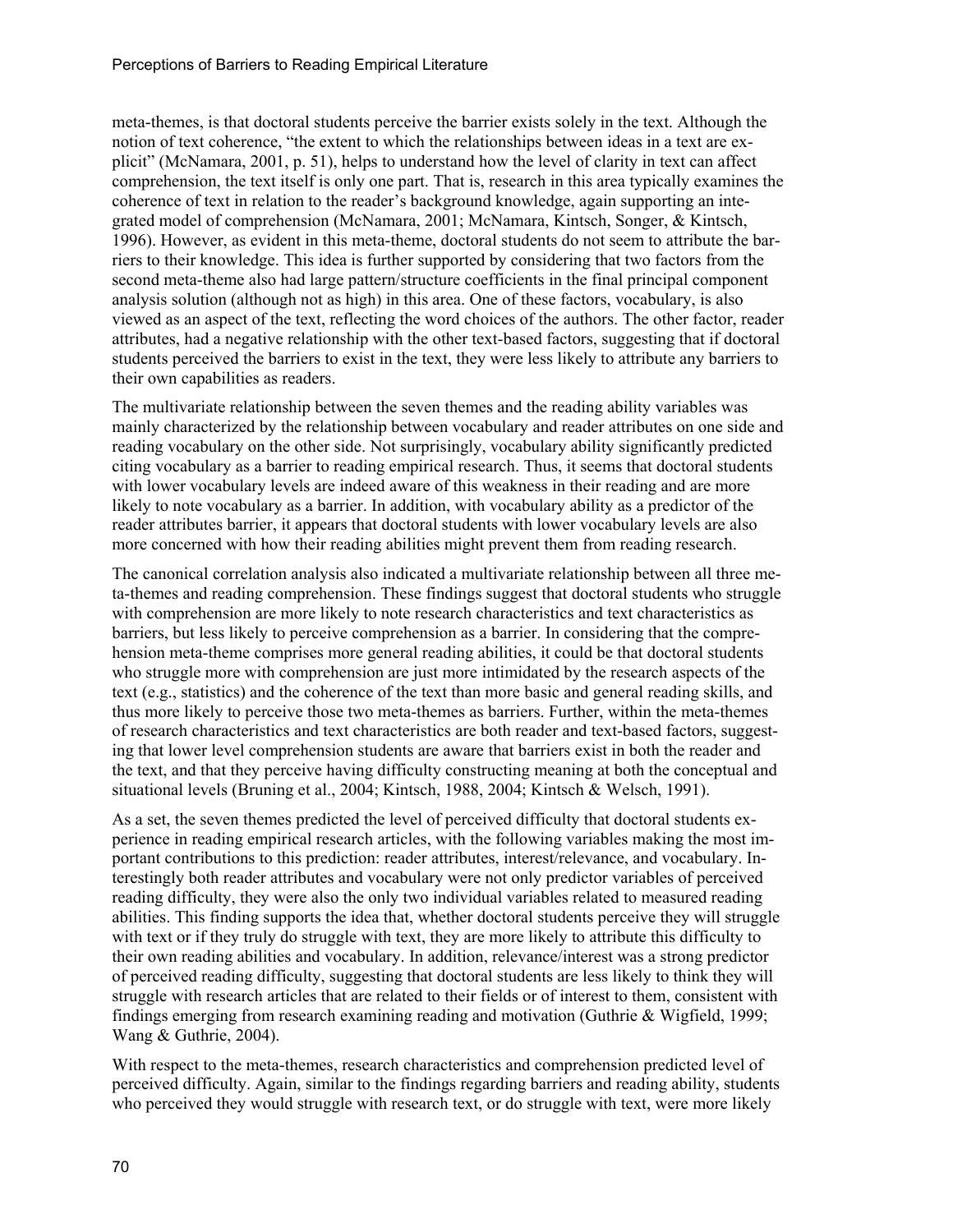to cite research characteristics as a barrier. Clearly, this indicates that whether reading difficulties are perceived or real, research characteristics (e.g., statistics, data analysis) are factors that intimidate doctoral students in their thinking about reading empirical research.

However, there were also two notable differences between the relationship between the three meta-themes and the reading ability variables and the discriminant analysis for meta-themes predicting perceived difficulty. In the discriminant analysis, doctoral students who perceive that they have difficulties reading empirical articles were *more* likely to indicate that comprehension was a barrier. In contrast, the canonical correlation analysis revealed that doctoral students who actually had lower levels of reading ability were *less* likely to indicate that comprehension was a barrier. This difference suggests that those who believe they will struggle are concerned with all aspects of the text as opposed to just the research characteristics. Finally, with text-based characteristics making only a small contribution, it seems that students who believe they might struggle with reading empirical research do not seem to think the struggle is due to coherence of the text. In essence, they place the responsibility of understanding empirical research upon themselves, as the reader.

Finally, the findings that the two reading ability variables were related to a combination of themes and meta-themes suggest that reading ability might serve as either a moderator or mediator of the barriers that prevent doctoral students from reading empirical articles. Future research should investigate further this potential moderator/mediator role. Mixed research techniques could play an important role here.

#### *Steps 12 and 13: Writing the Mixed Research Report/Re-formulating the Mixed Research Question*

Step 12, writing, is encompassed in this article in its entirety and, in considering the recursive nature of mixed research, leads to re-formulating the research questions (Step 13). Researchers in the future might consider addressing the following questions: How does reading ability act as a barrier to reading empirical articles among doctoral students? and How and to what extent can barriers to reading empirical articles be reduced?

#### *Implications for Practice*

The current investigation indicates that for doctoral students, reading ability likely plays an important role in the learning context. Moreover, the negative relationship between levels of reading ability and some of the emergent themes suggests that inadequate reading ability can place a student at risk of not learning the skills necessary to be a consumer of research (Ravid  $\&$  Leon, 1995; Walpole et al., 2002) by not reading key empirical articles. As such, interventions aimed at improving reading ability among doctoral students likely might help to address their research needs.

It might be erroneous to assume that doctoral students enter programs ready to read and to comprehend empirical articles fully. Although doctoral students must meet rigorous acceptance criteria that include measures of reading ability, many are encountering highly specialized texts for the first time. Lundeberg (1987), comparing the reading strategies of expert and novice readers of case law, determined that experts utilized specific strategies when reading material that incorporated their knowledge of the specialized genre of law, knowledge of specialized legal vocabulary, and background knowledge—knowledge that novice readers of law did not have. Upon encountering difficulties in comprehension of the law texts, these novice readers, who Lundeberg reported to be competent readers in their own fields, verbalized their feelings of inadequacy. At first glance, the technical language, format, and text structure of empirical research articles can be just as confusing and almost foreign to doctoral students—leading most students to the same self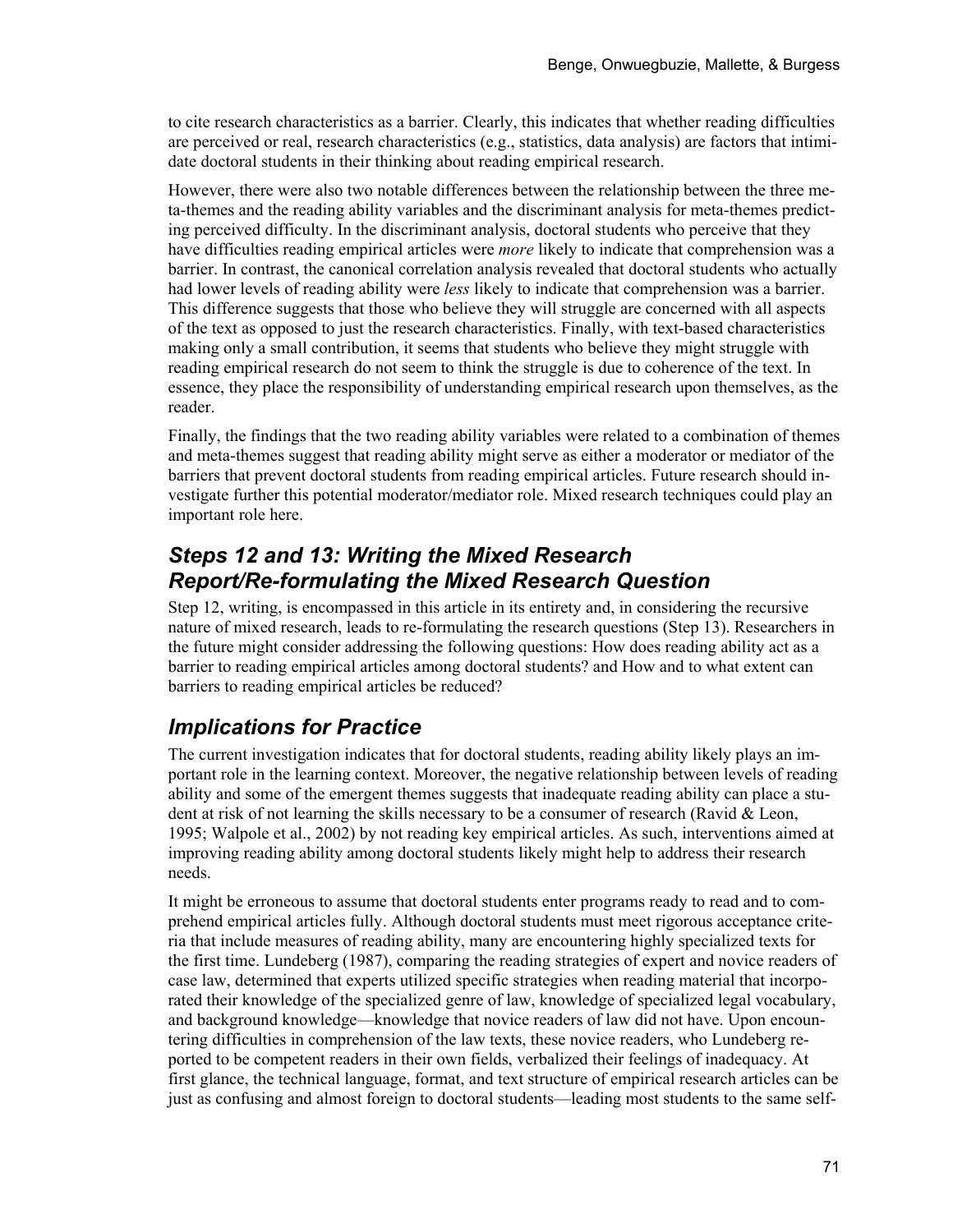imposed frustration and feelings of incompetence exhibited by the novice readers of law. In turn, these feelings of not being able to excel also might be closely tied to the high attrition rates among doctoral students.

It is important that doctoral program instructors recognize the diversity in reading ability among doctoral students and examine further the reading demands of doctoral-level coursework. In follow-up studies, Lundeberg (1987) provided strategy instruction to first-year law students that utilized the strategies that had been observed in the experts and found that there were significant differences in the comprehension of case law text between students who were trained in strategy use and those who received no training. Doctoral students also might benefit from similar strategy instruction. It is extremely important for directors of doctoral programs to: (a) link the reading abilities, life experiences, and prior knowledge that the student brings to the program; (b) scaffold new information (Pearson & Gallagher, 1983); (c) examine the reading requirements of the program; and (d) adopt reading processes necessary to fulfill successfully those requirements.

### **Conclusion**

The findings from this study provide compelling evidence to support the construct of doctoral students as emerging scholars. Clearly, just as important as it is for educators to provide emergent readers opportunities to interact with print with guidance, it seems also important for instructors, advisors/supervisors, and mentors to provide doctoral students opportunities to interact with empirical research with guidance and support. In considering both the attrition rate among doctoral students (Bowen & Rudenstine, 1992; Cesari, 1990; McAlpine & Norton, 2006) and the growing number of graduate students, along with their declining rates of basic literacy skills (Kutner et al., 2007), the need for intervention is imperative.

#### **References**

- Anderson, R. C., & Freebody, P. (1981). Vocabulary knowledge. In J. T. Guthrie (Ed.), *Comprehension and teaching: Research reviews* (pp. 77-116). Newark, DE: International Reading Association.
- Anderson, R. C., & Pearson, P. D. (1984). A schema-theoretic view of basic processes in reading. In P. D. Pearson, R. Barr, M. L. Kamil, & P Mosenthal (Eds.), *Handbook of reading research* (pp. 255-291). New York: Longman.
- Anderson, R. C.,& Pichert, J.W. (1978). Recall of previously unrecallable information following a shift in perspective. *Journal of Verbal Learning and Verbal Behavior, 17*, 1-2.
- Anderson, R. C., Reynolds, R. E., Schallert, D. L., & Goetz, E. T. (1977). Frameworks for comprehending discourse. *American Educational Research Journal, 14*, 367-381. [doi:10.2307/1162336](http://dx.doi.org/10.2307/1162336)
- Anderson, R. C., Spiro, R. J., & Anderson, M. C. (1978). Schemata as scaffolding for the representation of information in connected discourse. *American Educational Research Journal, 15*, 433-440. [doi:10.3102/00028312015003433](http://dx.doi.org/10.3102/00028312015003433)
- Axelrod, R. (1973). Schema theory: An information processing model of perception and cognition. *The American Political Science Review, 67*, 1248-1266. [doi:10.2307/1956546](http://dx.doi.org/10.2307/1956546)
- Baker, L. (1985). How do we know when we don't understand? Standards for evaluating text comprehension. In D. L. Forrest-Pressley, G. E. MacKinnon, & T. G. Waller (Eds.), *Metacognition, cognition, and human performance* (pp. 155-205). New York: Academic Press.
- Baker, L. (1989). Metacognition, comprehension monitoring, and the adult reader. *Educational Psychology Review, 1*, 3-38. [doi:10.1007/BF01326548](http://dx.doi.org/10.1007/BF01326548)
- Bowen, W. G., & Rudenstine, N. L. (1992). *In pursuit of the Ph.D*. Princeton, NJ: Princeton University Press.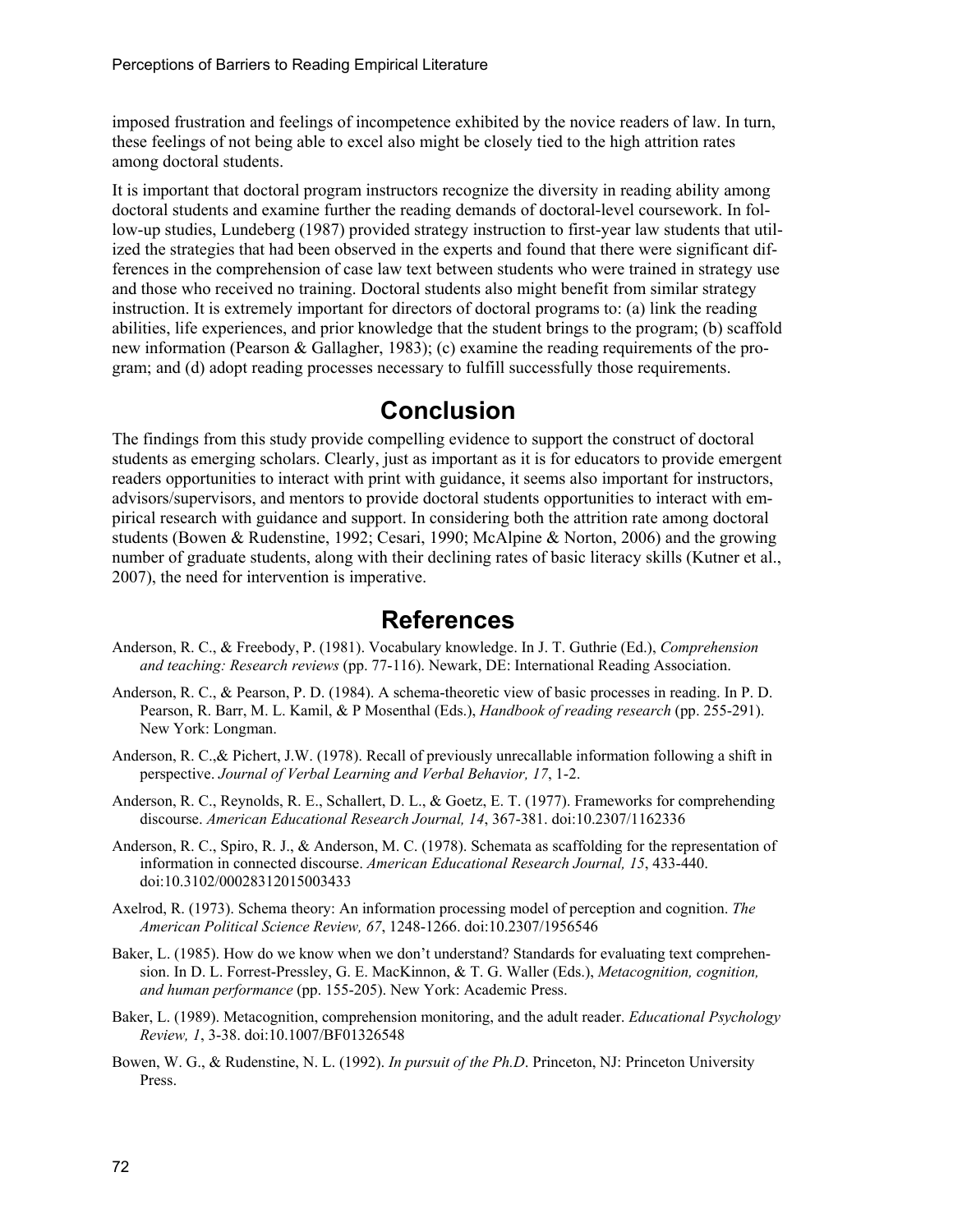- Brown, A. L., & Day, J. J. (1983). *Macrorules for summarizing texts: The development of expertise* (Tech Rep No. 270). Urbana: University of Illinois, Center for the Study of Reading.
- Brown, J. I., Fishco, V. V. & Hanna, G. (1993). *Nelson-Denny Reading Test: Manual for scoring and interpretation, Forms G and H*. Itasca, IL: Riverside Publishing.
- Bruning, R. H., Schraw, G. J., Norby, M. M., & Ronning, R. R. (2004). *Cognitive psychology and instruction* (4th ed., pp. 264-268). Upper Saddle River: Merrill/Prentice Hall.
- Campbell, D. T. (1957). Factors relevant to the validity of experiments in social settings. *Psychological Bulletin, 54*, 297-312.
- Campbell, D. T., & Stanley, J. C. (1963). *Experimental and quasiexperimental designs for research*. Chicago, IL: Rand McNally.
- Carrel, P. L. (1984). Schema theory and ESL reading: Classroom implications and applications. *The Modern Language Journal, 68*, 332-343. [doi:10.2307/328181](http://dx.doi.org/10.2307/328181)
- Carrel, P. L.,& Eisterhold, J. C. (1983). Schema theory and ESL reading pedagogy. *TESOL Quarterly, 17*, 553-573. [doi:10.2307/3586613](http://dx.doi.org/10.2307/3586613)
- Cattell, R. B. (1966). The scree test for the number of factors. *Multivariate Behavioral Research, 1*, 245- 276. [doi:10.1207/s15327906mbr0102\\_10](http://dx.doi.org/10.1207/s15327906mbr0102_10)
- Cesari, J. P. (1990). Thesis and dissertation support groups: A unique service for graduate students. *Journal of College Student Development, 31*, 375–376.
- Cliff, N., & Krus, D. J. (1976). Interpretation of canonical analyses: Rotated vs. unrotated solutions. *Psychometrica, 41,* 35-42. [doi:10.1007/BF02291696](http://dx.doi.org/10.1007/BF02291696)
- Cohen, J. (1988). *Statistical power analysis for the behavioral sciences* (2nd ed.) Hillsdale, NJ: Lawrence Erlbaum**.**
- Colaizzi, P. F. (1978). Psychological research as the phenomenologist views it. In R. Vaile & M. King (Eds.), *Existential phenomenological alternatives for psychology* (pp. 48-71). New York: Oxford University Press.
- Collins, K. M. T., & Onwuegbuzie, A. J. (2002-2003). Reading ability and the performance of African-American graduate students in research methodology courses. *Journal of College Literacy and Learning, 31*, 39-52.
- Collins, K. M. T., & Onwuegbuzie, A. J. (2007). I cannot read my statistics textbook: The relationship between reading ability and statistics anxiety. *The Journal of Negro Education*, *76*, 118-129.
- Collins, K. M. T., Onwuegbuzie, A. J., & Jiao, Q. G. (2008a). Reading ability and computer-related attitudes among African-American graduate students. *CyberPsychology and Behavior*, *11*, 347-350. [doi:10.1089/cpb.2007.0074](http://dx.doi.org/10.1089/cpb.2007.0074)
- Collins, K. M. T., Onwuegbuzie, A. J. & Jiao, Q. G. (2008b). Reading ability as a predictor of academic procrastination among African-American graduate students. *Reading Psychology*, *29*, 493-507. [doi:10.1080/02702710802168568](http://dx.doi.org/10.1080/02702710802168568)
- Collins, K. M. T., Onwuegbuzie, A. J., & Jiao, Q. G. (2008c). Relationship between reading ability and achievement in a graduate-level research methodology course. *Academic Exchange Extra*. Retrieved from <http://asstudents.unco.edu/students/AE-Extra/2008/8/onwuegbuzie.html>
- Collins, K. M. T., Onwuegbuzie, A. J., & Sutton, I. L. (2006). A model incorporating the rationale and purpose for conducting mixed methods research in special education and beyond. *Learning Disabilities: A Contemporary Journal*, *4*, 67-100.
- Darlington, R. B., Weinberg, S. L., & Walberg, H. J. (1973). Canonical variate analysis and related techniques. *Review of Educational Research, 42,* 131-143. [doi:10.3102/00346543043004433](http://dx.doi.org/10.3102/00346543043004433)
- Davis, F. B. (1944). Fundamental factors of comprehension in reading. *Psychometrika*, *9*, 185-197. [doi:10.1007/BF02288722](http://dx.doi.org/10.1007/BF02288722)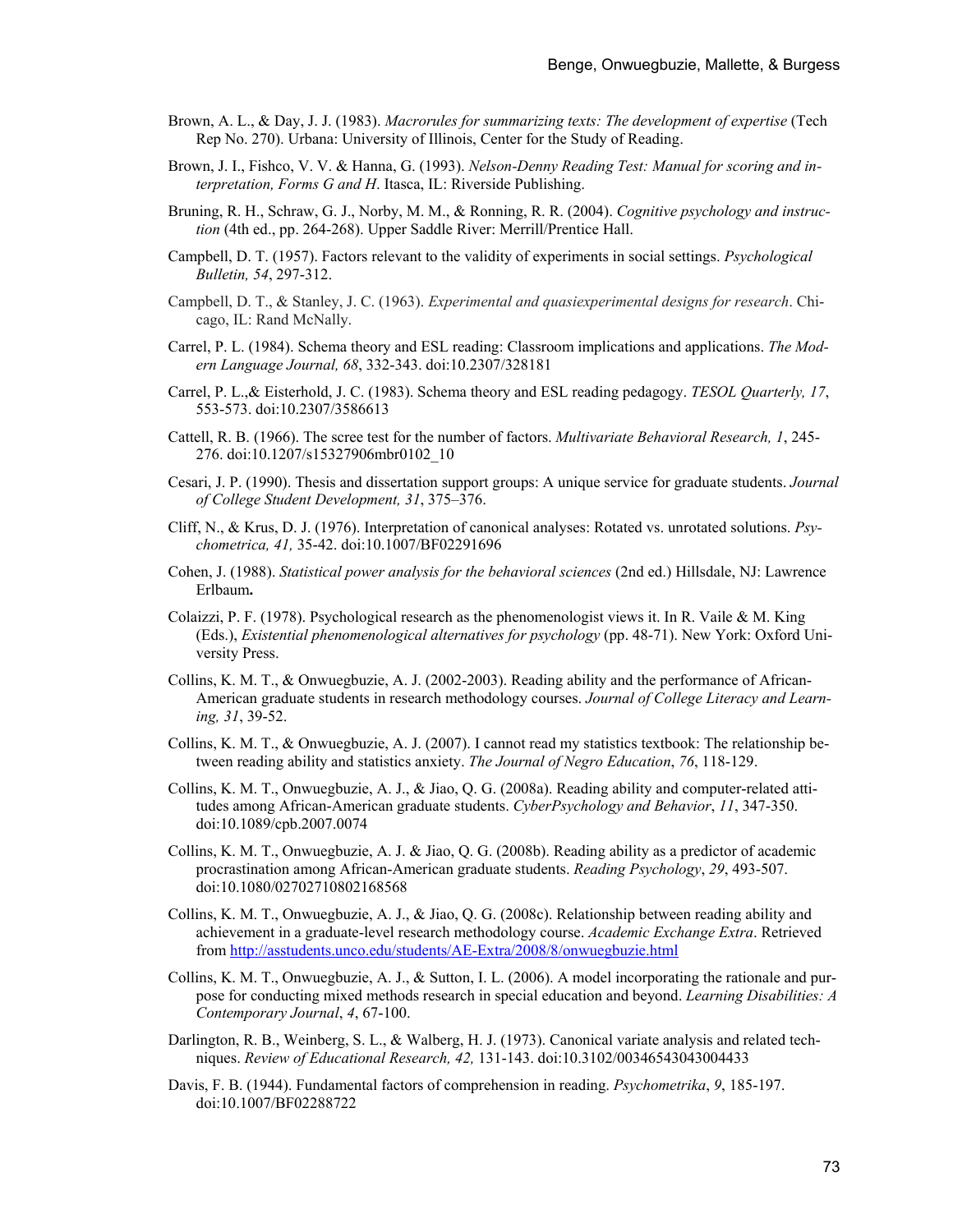- Davis, F. B. (1968). Research on comprehension in reading. *Reading Research Quarterly*, *3*, 499-545. [doi:10.2307/747153](http://dx.doi.org/10.2307/747153)
- Du Boulay, D. (1999). Argument in reading: What does it involve and how can students become better readers? *Teaching in Higher Education, 4*(2), 1-13.
- Elio, R., & Anderson, J. R. (1981). The effects of category generalizations and instance similarity on schema abstraction. *Journal of Experimental Psychology: Human Learning and Memory, 7*, 397-417. [doi:10.1037/0278-7393.7.6.397](http://dx.doi.org/10.1037/0278-7393.7.6.397)
- Francis, H., & Hallam, S. (2000). Genre effects on higher education students' text reading for understanding. *Higher Education, 39*, 279-296.
- Glaser, B. G., & Strauss, A. L. (1967). *The discovery of grounded theory: Strategies for qualitative research.* Chicago: Aldine.
- Guthrie, J. T., & Wigfield, A. (1999). How motivation fits into a science of reading. *Scientific Studies of Reading*, *3*, 199-205. [doi:10.1207/s1532799xssr0303\\_1](http://dx.doi.org/10.1207/s1532799xssr0303_1)
- Jiao, Q. G., & Onwuegbuzie, A. J. (2003). Reading ability as a predictor of library anxiety. *Library Review, 52*, 159-169. [doi:10.1108/00242530310470720](http://dx.doi.org/10.1108/00242530310470720)
- Johnson, R. B., & Onwuegbuzie, A. J. (2004). Mixed methods research: A research paradigm whose time has come. *Educational Researcher*, *33*(7), 14-26. [doi:10.3102/0013189X033007014](http://dx.doi.org/10.3102/0013189X033007014)
- Kaiser, H. F. (1958). The varimax criterion for analytic rotation in factor analysis. *Psychometrika, 23,* 187– 200. [doi:10.1007/BF02289233](http://dx.doi.org/10.1007/BF02289233)
- Kieffer, K. M. (1999). An introductory primer on the appropriate use of exploratory and confirmatory factor analysis. *Research in the Schools*, *6*(2), 75–92.
- Kintsch, W. (1988). The role of knowledge in discourse comprehension: A Construction-Integration Model. *Psychological Review*, *93*, 163-182. [doi:10.1037/0033-295X.95.2.163](http://dx.doi.org/10.1037/0033-295X.95.2.163)
- Kintsch, W. (1994). Text comprehension, memory, and learning. *American Psychologist*, *49*, 294-303. [doi:10.1037/0003-066X.49.4.294](http://dx.doi.org/10.1037/0003-066X.49.4.294)
- Kintsch, W. (2004). The construction-integration model of text comprehension and its implications for instruction. In R. B. Ruddell & N. J. Unrau (Eds.), *Theoretical models and processes of reading* (5th ed., pp. 1270-1328). Newark, DE: International Reading Association.
- Kintsch, W., & Welsch, D. M. (1991). The construction-integration model: A framework for studying memory for text. In W. E. Hockley & S. Lewandowsky (Eds.), *Relating theory and data: Essays on human memory in honor of Bennet B. Murdock* (pp. 367-385). Mahwah, NJ: Erlbaum.
- Kutner, M., Greenberg, E., Jin, Y., Boyle, B., Hsu, Y., & Dunleavy, E. (2007). *Literacy in everyday life: Results from the 2003 National Assessment of Adult Literacy* (NCES 2007–480). U.S. Department of Education. Washington, DC: National Center for Education Statistics.
- Lambert, Z. V., & Durand, R. M. (1975). Some precautions in using canonical analysis. *Journal of Market Research, XII,* 468-475. [doi:10.2307/3151100](http://dx.doi.org/10.2307/3151100)
- Lammers, W. J., Onwuegbuzie, A. J., & Slate, J. R. (2001). Academic success as a function of the sex, class, age, study habits, and employment of college students. *Research in the Schools, 8*(2)*,* 71-81.
- Leech, N. L., Collins, K. M. T., Jiao, Q. G., & Onwuegbuzie, A. J. (2010, February). *A mixed research investigation of trends in the gifted education literature*. Paper presented at the annual meeting of the Southwest Educational Research Association, New Orleans, LA.
- Leech, N. L., & Onwuegbuzie, A. J. (2007). An array of qualitative data analysis tools: A call for qualitative data analysis triangulation. *School Psychology Quarterly, 22*, 557-584. [doi:10.1037/1045-](http://dx.doi.org/10.1037/1045-3830.22.4.557) [3830.22.4.557](http://dx.doi.org/10.1037/1045-3830.22.4.557)
- Leech, N. L., & Onwuegbuzie, A. J. (2009). A typology of mixed methods research designs. *Quality & Quantity: International Journal of Methodology*, *43*, 265-275. [doi:10.1007/s11135-007-9105-3](http://dx.doi.org/10.1007/s11135-007-9105-3)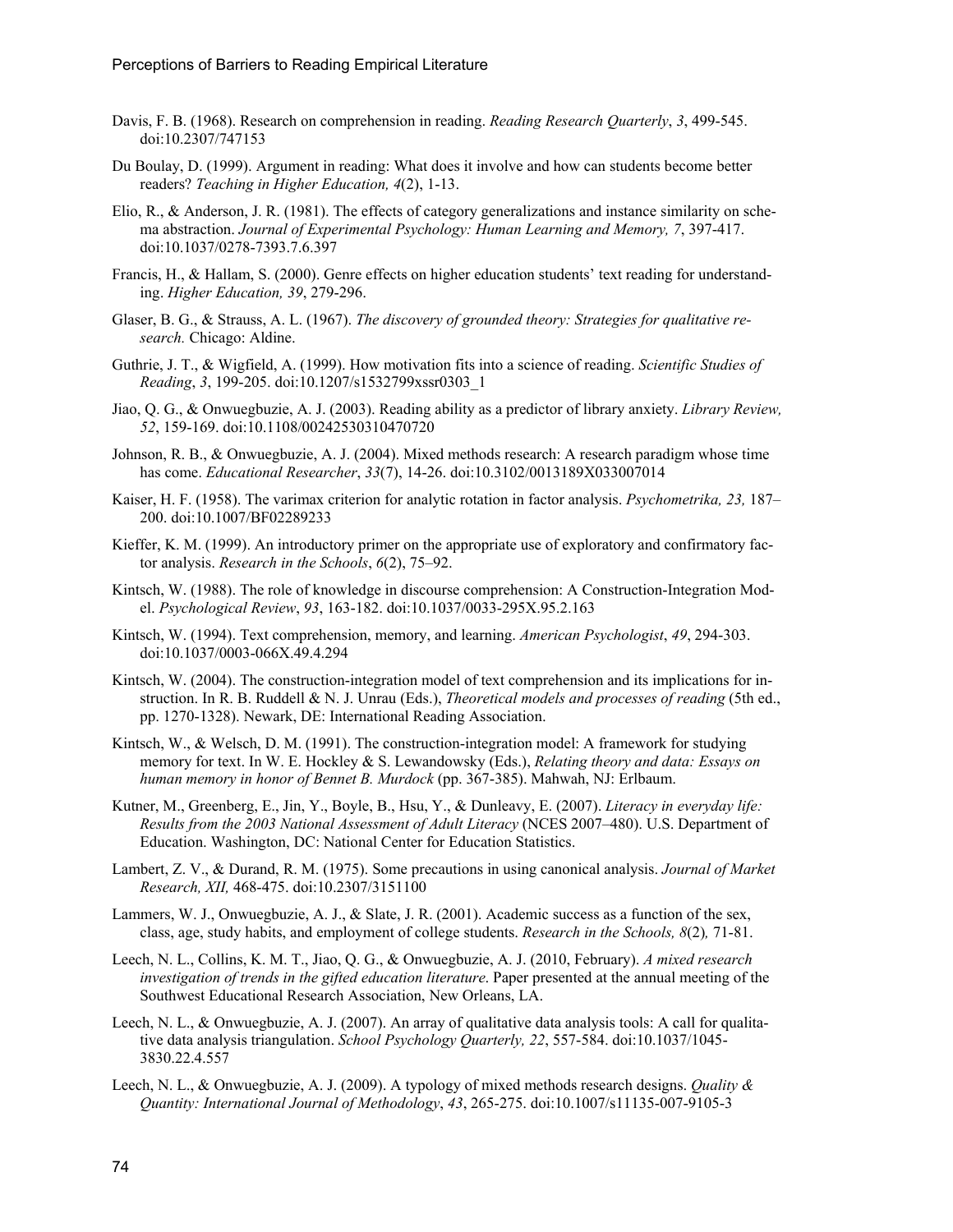Lincoln, Y. S., & Guba, E. G. (1985). *Naturalistic inquiry.* Beverly Hills, CA: Sage.

- Lovitts, B. (1996). *Leaving the ivory tower: A sociological analysis of the causes of departure from doctoral study* (Doctoral dissertation). Retrieved from ProQuest Dissertations and Theses database. (AAP No. 9718277)
- Lundeberg, M. A. (1987). Metacognitive aspects of reading comprehension: Studying understanding in legal case analysis. *Reading Research Quarterly*, *22*, 407-432.
- McAlpine, L., & Norton, J. (2006). Reframing our approach to doctoral programs: A learning perspective. *Higher Education Research and Development, 25(*1), 3-17. [doi:10.1080/07294360500453012](http://dx.doi.org/10.1080/07294360500453012)
- McKeown, M. G., & Beck, I. L. (1990). The assessment and characterization of young learners' knowledge of a topic in history. *American Educational Research Journal*, *27*, 688-726. [doi:10.2307/1163106](http://dx.doi.org/10.2307/1163106)
- McNamara, D. S. (2001). Reading both high-coherence and low-coherence texts: Effects of text sequence and prior knowledge. *Canadian Journal of Experimental Psychology*, *55*, 51-62. [doi:10.1037/h0087352](http://dx.doi.org/10.1037/h0087352)
- McNamara, D. S., Kintsch, E., Songer, N. B., & Kintsch, W. (1996). Are good texts always better? Interactions of text coherence, background knowledge, and levels of understanding in learning from text. *Cognition and Instruction*, *14*, 1-43. [doi:10.1207/s1532690xci1401\\_1](http://dx.doi.org/10.1207/s1532690xci1401_1)
- Morgan, D. L. (2007). Paradigms lost and pragmatism regained: Methodological implications of combining qualitative and quantitative methods. *Journal of Mixed Methods Research, 1*, 48-76. [doi:10.1177/2345678906292462](http://dx.doi.org/10.1177/2345678906292462)
- Nagy, W. (2005). Why vocabulary instruction needs to be long-term and comprehensive. In E. H. Hiebert & M. L. Kamil (Eds.), *Teaching and learning vocabulary* (pp. 27-44). Mahwah, NJ: Erlbaum.
- Nettles, M. T., & Millet, C. M. (2006). *The magic letters: Getting to Ph.D.* Baltimore, MD: Johns Hopkins University Press.
- Newman, I., Ridenour, C. S., Newman, C., & DeMarco, G. M. P. (2003). A typology of research purposes and its relationship to mixed methods. In A. Tashakkori & C. Teddlie (Eds.), *Handbook of mixed methods in social and behavioral research* (pp. 167-188)*.* Thousand Oaks, CA: Sage.
- Onwuegbuzie, A. J. (2003). Effect sizes in qualitative research: A prolegomenon. *Quality & Quantity: International Journal of Methodology, 37*, 393-409.
- Onwuegbuzie, A. J. (2004). Academic procrastination and statistics anxiety. *Assessment & Evaluation in Higher Education*, *29*, 3-18. [doi:10.1080/0260293042000160384](http://dx.doi.org/10.1080/0260293042000160384)
- Onwuegbuzie, A. J., & Collins, K. M. T. (2002). Reading comprehension among graduate students. *Psychological Reports*, *90*, 879-882. [doi:10.2466/PR0.90.3.879-882](http://dx.doi.org/10.2466/PR0.90.3.879-882)
- Onwuegbuzie, A. J., & Collins, K. M. T. (2007). A typology of mixed methods sampling designs in social science research. *The Qualitative Report, 12*, 281-316. Retrieved from <http://www.nova.edu/ssss/QR/QR12-2/onwuegbuzie2.pdf>
- Onwuegbuzie, A. J., & Johnson, R. B. (2006). The validity issue in mixed research. *Research in the Schools, 13*(1), 48-63.
- Onwuegbuzie, A. J., & Leech, N. L. (2004). Enhancing the interpretation of "significant" findings: The role of mixed methods research. *The Qualitative Report, 9,* 770-792. Retrieved from [http://www.nova.edu/ssss/QR/QR9-4/ onwuegbuzie.pdf](http://www.nova.edu/ssss/QR/QR9-4/%20onwuegbuzie.pdf)
- Onwuegbuzie, A. J., Mayes, E., Arthur, L., Johnson, J., Robinson, V., Ashe, A., Elbedour, S., & Collins, K. M. T. (2004). Reading comprehension among African American graduate students. *Journal of Negro Education*, *73*, 443-457. [doi:10.2307/4129628](http://dx.doi.org/10.2307/4129628)
- Onwuegbuzie, A. J., Slate, J. R., & Swartz, R. A. (2001). The role of study skills in graduate-level educational research courses. *Journal of Educational Research, 94*, 238-246. [doi:10.1080/00220670109598757](http://dx.doi.org/10.1080/00220670109598757)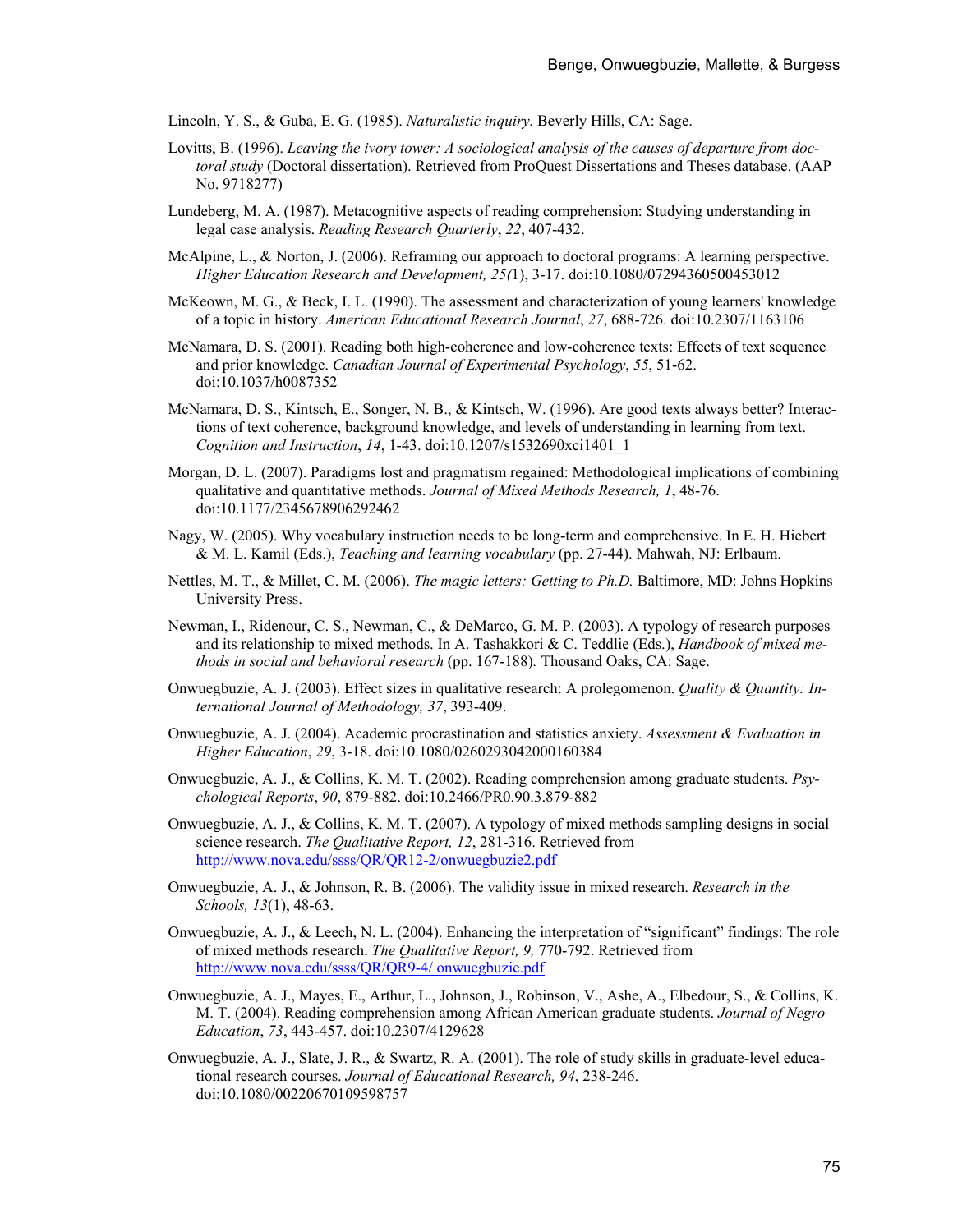- Onwuegbuzie, A. J., & Teddlie, C. (2003). A framework for analyzing data in mixed methods research. In A. Tashakkori & C. Teddlie (Eds.), *Handbook of mixed methods in social and behavioral research* (pp. 351-383). Thousand Oaks, CA: Sage.
- Pearson, P. D., & Gallagher, M. C. (1983). The instruction of reading comprehension. *Contemporary Educational Psychology*. *8*, 317-344.
- Ravid, R., & Leon, M. R. (1995, April). *Students' perceptions of the research component in Master's level teacher education programs*. Paper presented at the annual meeting of the American Educational Research Association, San Francisco, CA.
- Rosenblatt, L. M. (1994). *The reader, the text, the poem: The transactional theory of a literary work*. Carbondale, IL: Southern Illinois University.
- Steffesen, M. S., Joag-Dev, C., & Anderson, R. C. (1979). A cross-cultural perspective on reading comprehension. *Reading Research Quarterly, 15*, 10-29.
- Tashakkori, A., & Teddlie, C. (1998). *Mixed methodology: Combining qualitative and quantitative approaches (Applied Social Research Methods Series, Vol. 46).* Thousand Oaks, CA: Sage.
- Teale, W. H., & Suzlby, E. (1986). *Emergent literacy: Writing and reading*. Westport, CT: Ablex.
- Thompson, B. (1980, April). *Canonical correlation: Recent extensions for modeling educational processes*. Paper presented at the annual meeting of the American Educational Research Association, Boston, MA.
- Thompson, B. (1984). *Canonical correlation analysis: Uses and interpretations.* Newbury Park, CA: Sage. (ERIC Document Reproduction Service No. ED199269)
- Thorndike, E. L. (1917). Reading as reasoning: A study of mistakes in paragraph meaning. *Journal of Educational Psychology*, *8*, 323-332. [doi:10.1037/h0075325](http://dx.doi.org/10.1037/h0075325)
- Tinto, V. (1993). *Leaving college: Rethinking the causes and cures of student attrition* (2nd ed.). Chicago: University of Chicago Press.
- Tracey, D. H., & Morrow, L. M. (2006). *Lenses on reading: An introduction to theories and models*. New York, NY: Guilford.
- Van Lanen, R. J., Lockie, N. M., & McGannon, T. (2000). Predictors of nursing students' performance in a one-semester organic and bio-chemistry course. *Journal of Chemical Education, 77,* 767-770. [doi:10.1021/ed077p767](http://dx.doi.org/10.1021/ed077p767)
- Walpole, M., Burton, N. W., Kanyi, K., & Jacknthal, A. (2002). Selecting successful graduate students: Indepth interviews with gre® users. *GRE Board Report No. 99-11R*, Retrieved from <http://www.ets.org/Media/Research/pdf/RR-02-08-Walpole.pdf>
- Wang, J. H., & Guthrie, J. T. (2004). Modeling the effects of intrinsic motivation, extrinsic motivation, amount of reading, and past reading achievement on text comprehension between U. S. and Chinese students. *Reading Research Quarterly*, *39*, 162-186. [doi:10.1598/RRQ.39.2.2](http://dx.doi.org/10.1598/RRQ.39.2.2)
- Wood, P. H. (1982). The Nelson-Denny Reading Test as a predictor of college freshman grades. *Educational and Psychological Measurement*, *42*, 575-83. [doi:10.1177/001316448204200222](http://dx.doi.org/10.1177/001316448204200222)
- Worthy, J., Moorman, M., & Turner, M. (1999). What Johnny likes to read is hard to find in school. *Reading Research Quarterly, 34*, 12-27.
- Zhu, E. (1999). Hypermedia interface design: The effects of number of links and granularity of nodes. *Journal of Educational Multimedia and Hypermedia*, *8,* 331-358.
- Zwick, W. R., & Velicer, W. F. (1986). Comparison of five rules for determining the number of components to retain. *Psychological Bulletin, 99*, 432-442. [doi:10.1037/0033-2909.99.3.432](http://dx.doi.org/10.1037/0033-2909.99.3.432)